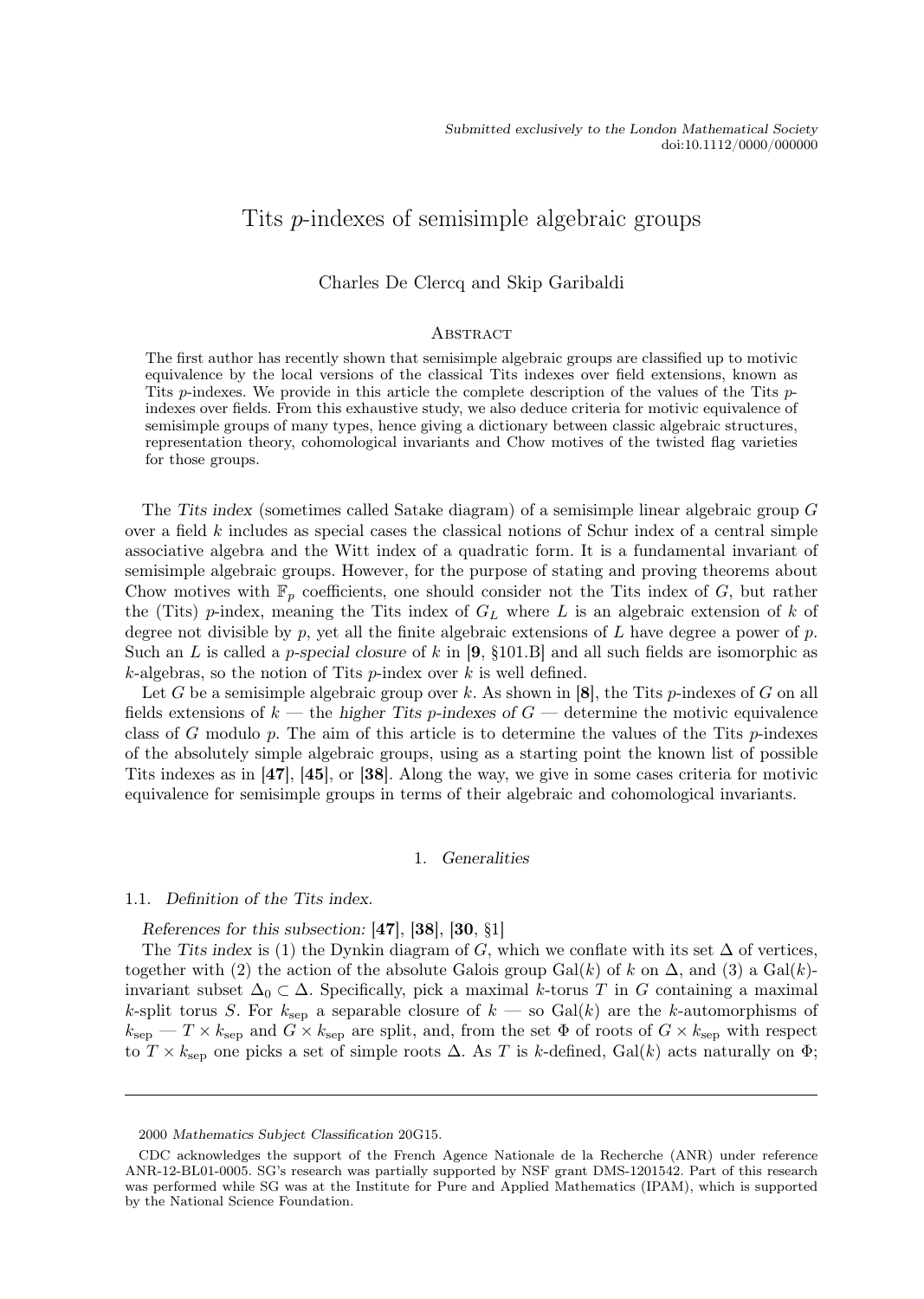this action need not preserve  $\Delta$ , but modifying it by elements of the Weyl group in a natural way gives a canonical action of Gal(k) on  $\Delta$ , called the \*-action. The resulting graph (Dynkin diagram with vertex set  $\Delta$ ) with action by Gal(k) is uniquely defined up to isomorphism in the category of graphs with a Gal(k)-action; it does not depend on the choice of T or  $\Delta$ .

This addresses parts (1) and (2) of the Tits index. To define  $\Delta_0$  in (3), choose orderings on  $T^*$  (equivalently, on  $\Phi$ , in the sense of [5, §VI.1.6]) and  $S^*$  such that the linear map, restriction  $T^* \to S^*$ , takes nonnegative elements of  $T^*$  to nonnegative elements of  $S^*$ . Take  $\Delta$  to be the set of simple roots in  $\Phi$  with respect to this ordering. Define  $\Delta_0$  to be the set of  $\alpha \in \Delta$  such that  $\alpha|S = 0$ ; it is a union of Gal(k)-orbits in  $\Delta$ . One has  $\Delta_0 = \Delta$  iff G is anisotropic and  $\Delta_0 = \emptyset$ iff G is quasi-split. The elements of  $\delta_0 = \Delta \setminus \Delta_0$  are called distinguished and the number of  $Gal(k)$ -orbits of distinguished elements equals the rank of a maximal k-split torus in  $G$ .

To represent the Tits index graphically, one draws the Dynkin diagram and circles the distinguished vertices. Traditionally, one indicates the Galois action by drawing vertices in the same  $Gal(k)$ -orbit physically close to each other on the page, and by using one large circle or oval to enclose each Gal $(k)$ -orbit in  $\delta_0$ . The Tits index of G has no circles iff G is anisotropic, and every vertex is circled iff G is quasi-split.

The definition of Tits index is compatible with base change, as explained carefully in [39, pp. 115, 116. That is, for each extension E of k, the Tits index of  $G \times E$  may be taken to have the same underlying graph (the Dynkin diagram with vertex set  $\Delta$ ) with Gal(E)-action given by the restriction map  $Gal(E) \to Gal(k)$ , and with set of distinguished vertices containing the distinguished vertices in the Tits index of  $G$ . It follows that the Tits  $p$ -index of  $G$ , as defined in the first paragraph of this paper, is also compatible with base change.

#### 1.2. Which primes p?

If every simple group of a given type is split by a separable extension of degree not divisible by p, then the only possible p-index is the split one. Thus, [43, §2.2] gives a complete list  $S(G)$ of the primes meriting consideration, which we reproduce in Table 1. (Or see [49] for more precise information on degrees of splitting fields.)

To say this in a different way, we fix a prime  $p$  and will describe the possible Tits indexes of a simple algebraic group over a field  $k$  that is p-special, i.e., such that every finite extension has degree a power of p. A minimal p-special extension of k, i.e., a p-special closure of k, can be constructed as follows. If k is perfect or has characteristic p, take the subfield of  $k_{\rm sep}$  fixed by a p-Sylow subgroup of  $Gal(k)$ . If chark is positive but different from p, perform the same construction but on the perfect closure of k.



#### 1.3. Twisted flag varieties and motivic equivalence.

References for this subsection: [4], [3], [30, §1]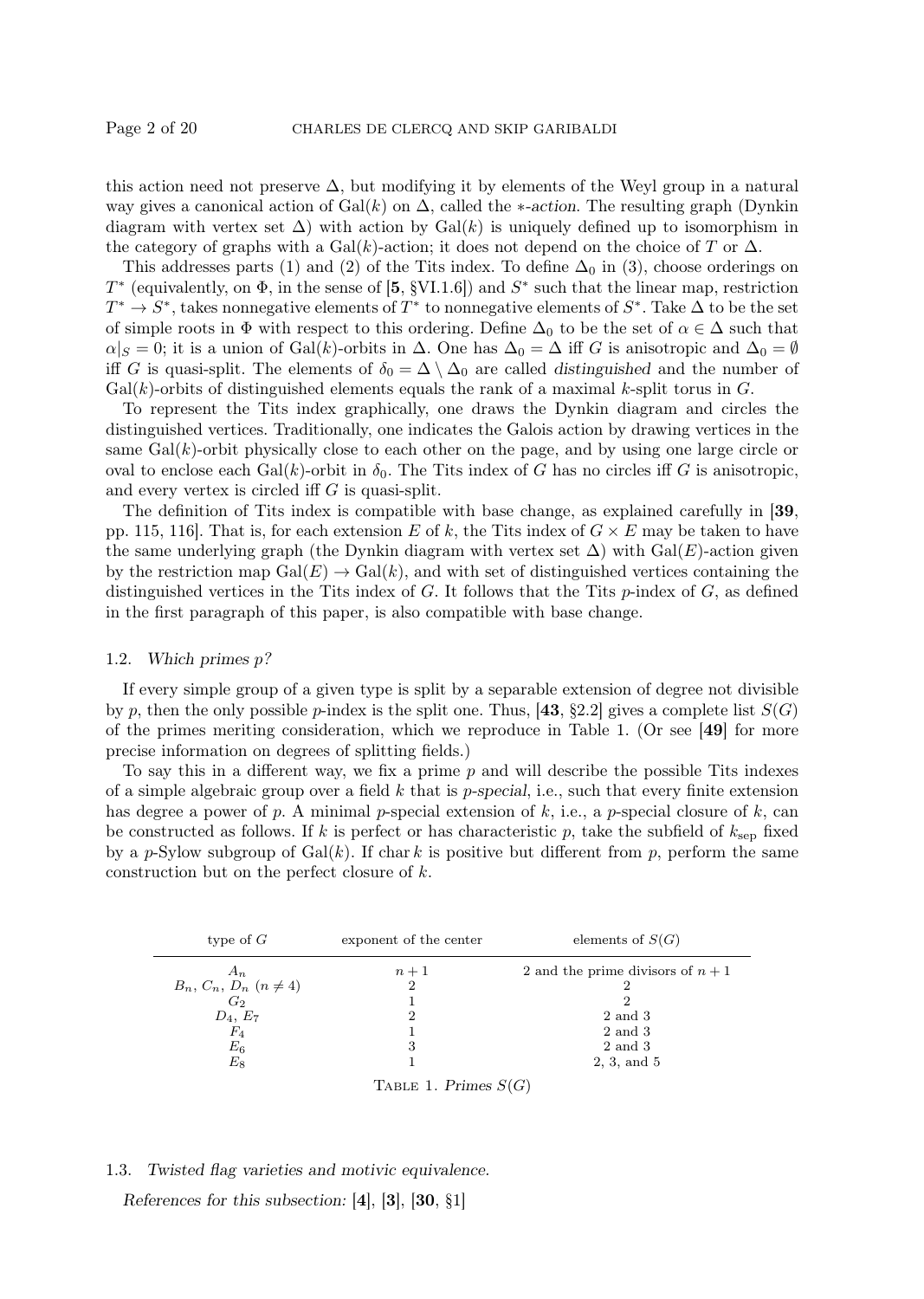For each subset  $\Theta$  of  $\Delta$ , there is a parabolic subgroup  $P_{\Theta}$  of  $G \times k_{\text{sep}}$  (determined by the choice of simple roots) whose Levi subgroup has Dynkin diagram  $\Delta \setminus \Theta$ . The (projective) quotient variety  $(G \times k_{\text{sep}})/P_{\Theta}$  is the variety of parabolic subgroups of  $G \times k_{\text{sep}}$  that are conjugate to  $P_{\Theta}$ . This variety is k-defined if and only if  $\Theta$  is invariant under Gal(k), in which case we denote it by  $X_{\Theta}$ . These varieties are the twisted flag varieties of G.

Now fix a Gal(k)-invariant subset  $\Theta$  of  $\Delta$ . The following are equivalent: (1)  $X_{\Theta}$  has a k-point; (2)  $X_{\Theta}$  is a rational variety; (3)  $\Theta \subseteq \delta_0$ . In this way, the Tits index of G gives information about  $X_{\Theta}$ .

In case  $X_{\Theta}$  does not have a k-point, the Chow motive of  $X_{\Theta}$  nonetheless gives information about the geometry of  $X_{\Theta}$ . Suppose now that G' is a semisimple group over k, and that the quasi-split inner forms  $G_{\nu_G}$ ,  $G'_{\nu_{G'}}$  of G, G' are isogenous. That is, suppose that there is an isomorphism f from the Dynkin diagram  $\Delta$  of G to that of G' that commutes with the action of Gal(k). This defines a correspondence  $X_{\Theta} \leftrightarrow X_{f(\Theta)}$  between the twisted flag varieties of G and  $G'$ . The groups  $G, G'$  are motivic equivalent modulo a prime p if there is a choice of f such that the mod-p Chow motives of  $X_{\Theta}$  and  $X_{f(\Theta)}$  are isomorphic for every Gal(k)-stable  $\Theta \subseteq \Delta$ . The groups G, G' are motivic equivalent if the groups are motivic equivalent mod p for every prime p (where f may depend on p). The main result of  $[8]$  says, for a prime p: G and  $G'$  are motivic equivalent mod p iff there is an isomorphism f whose base change to each p-special field E containing k identifies the distinguished vertices in the Tits index of  $G \times E$ with those in the Tits index of  $G' \times E$ . Informally, G and G' are motivic equivalent mod p iff  $G \times K$  and  $G' \times K$  have the same Tits p-index for every extension K of k. This theorem is one motivation for our study of the possible Tits p-indexes of semisimple groups.

#### 1.4. The quasi-split type of G.

A group G over k has quasi-split type  ${}^tT_n$  if, upon base change to a separable closure  $k_{\text{sep}}$ of k,  $G \times k_{\text{sep}}$  is split with root system of type  $T_n$  and if the image of Gal(k)  $\rightarrow$  Aut( $\Delta$ ) has order t. If  $t = 1$ , then G is said to have inner type and otherwise G has outer type. In the case where  $k$  is p-special, evidently  $t$  must be a power of  $p$ .

#### 1.5. The Tits class of G.

Suppose that G is adjoint with simply connected cover  $\tilde{G}$ . One has an exact sequence  $1 \to Z \to \tilde{G} \to G \to 1$  where Z is the scheme-theoretic center of  $\tilde{G}$ . This gives a connecting homomorphism  $\partial: H^1(k, G) \to H^2(k, Z)$ ; here and below  $H^i$  denotes fppf cohomology. There is a unique class  $\nu_G \in H^1(k, G)$  such that twisting G by  $\nu_G$  gives a quasi-split group [25, 31.6], and we call  $t_G := -\partial(\nu_G) \in H^2(k, Z)$  the Tits class of G.

As a finite abelian group scheme, there is a unique minimal natural number  $n$  such that multiplication by n is the zero map on Z, it is called the exponent of Z. If p does not divide n and  $k$  is p-special, then the Tits class of  $G$  is necessarily zero.

LEMMA 1. Suppose  $G$  is a semisimple adjoint algebraic group with simply connected cover  $\tilde{G}$ . If  $t_G = 0$ , then there is a unique class  $\xi_G \in H^1(k, \tilde{G})$  so that the twisted group  $\tilde{G}_{\xi_G}$  is quasi-split.

Proof. As  $t_G = 0$ , the exactness of the sequence  $H^1(k, \tilde{G}) \to H^1(k, G) \xrightarrow{\partial} H^2(k, Z)$  shows that there is a  $\xi \in H^1(k, G)$  mapping to  $\nu_G$ , and it remains to prove uniqueness.

By twisting, it is the same to show that, for  $\tilde{G}$  quasi-split simply connected, the map  $H^1(k, \tilde{G}) \to H^1(k, \text{Aut}(\tilde{G}))$  has zero kernel. By [17, Theorem 11, Example 15], the kernel of the map is the image of  $H^1(k, Z) \to H^1(k, \tilde{G})$ . As Z is contained in every maximal torus of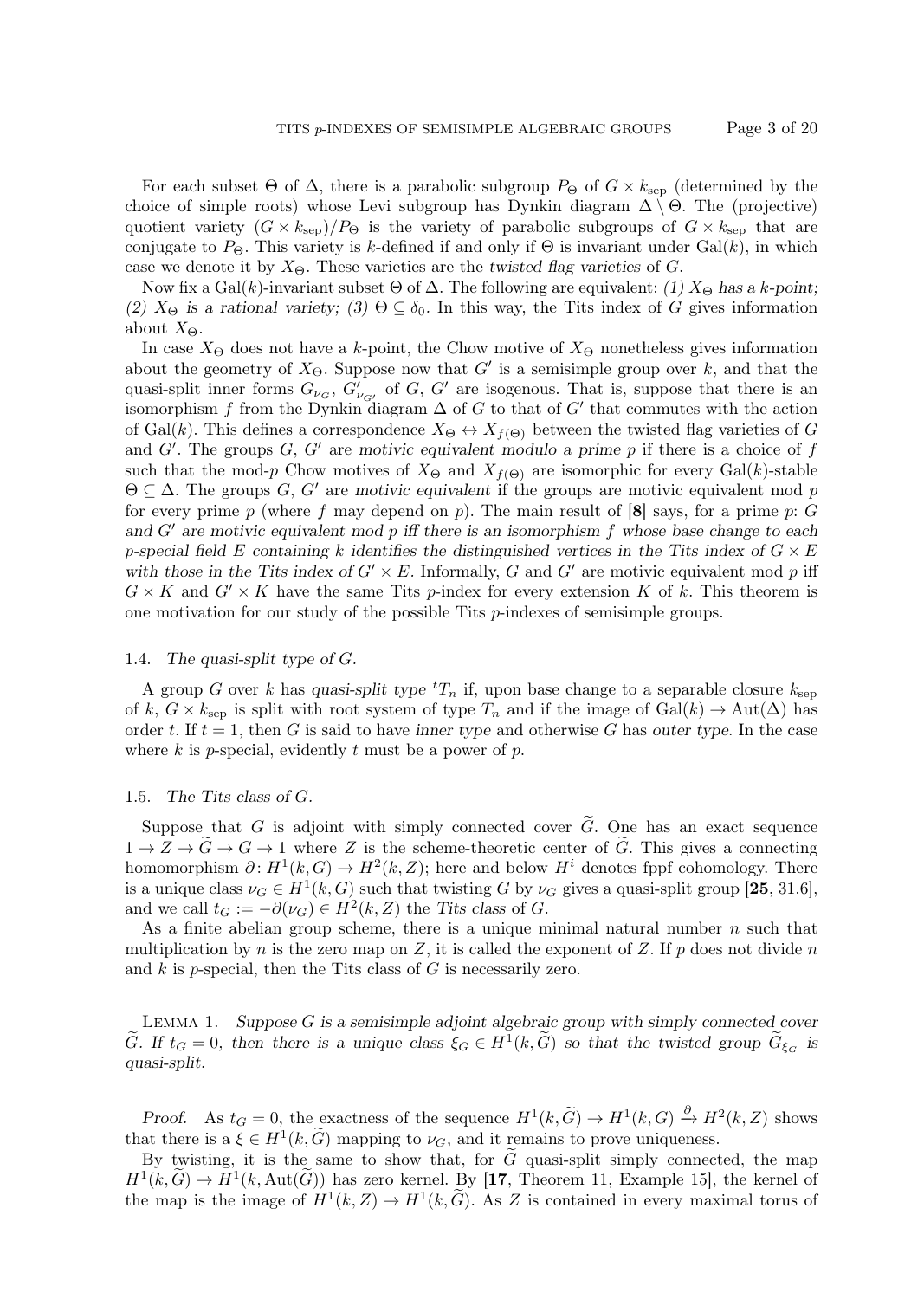$\tilde{G}$ , at least one of which, call it S, is quasi-trivial, the map factors through  $H^1(k, S)$ , which is zero by Hilbert's Theorem 90.  $\Box$ 

#### 1.6. The Tits algebras of G.

References for this subsection: [25, §27], [48]

Let  $\tilde{G}$ , Z be as in the previous subsection. The Tits class provides, by way of the Tits algebras, a cohomological obstruction for an irreducible representation of  $G \times k_{\rm sep}$  over  $k_{\rm sep}$  to be defined over k. Specifically, such a representation has highest weight a dominant weight  $\lambda$ . Put  $k(\lambda)$  for the subfield of  $k_{\text{sep}}$  of elements fixed by the stabilizer of  $\lambda$  in Gal(k) (under the \*action). The weight  $\lambda$  is fixed by Gal $(k(\lambda))$ , i.e.,  $\lambda$  restricts to a homomorphism  $Z \to \mathbb{G}_m$ . The Tits algebra  $A_G(\lambda)$  is the image of  $t_G$  under the induced map  $\lambda: H^2(k(\lambda), Z) \to H^2(k(\lambda), \mathbb{G}_m)$ ; the irreducible representation is defined over  $k(\lambda)$  iff  $A_G(\lambda) = 0$ . (Note that in this definition  $A_G(\lambda)$  is only a Brauer class, but a more careful definition gives a central simple algebra whose degree equals the dimension of the representation.)

As  $H^2(k, Z)$  is a torsion abelian group where every element has order dividing the exponent of Z, there is a unique element  $t_{G,p}$  of p-primary order such that  $t_G - t_{G,p}$  has order not divisible by p. We write  $A_{G,p}(\lambda) \in H^2(k(\lambda), \mathbb{G}_m)$  for the image of  $t_{G,p}$  under  $\lambda$ ; it is the p-primary component of the Brauer class  $A_G(\lambda)$ . We now show that if G and G' are motivic equivalent mod  $p$ , then they must have the same Tits algebras "up to prime-to- $p$  extensions". Note that if G and G' are motivic equivalent mod p for some p, then the isomorphism f provides an isomorphism  $f^* : Z' \to Z$  of the centers of their simply connected covers.

PROPOSITION 2. Suppose G and  $G'$  are absolutely simple algebraic groups that are motivic equivalent mod p via an isomorphism of Dynkin diagrams f. Then  $t_{G,p}$  and  $f^*(t_{G,p})$  generate the same subgroup of  $H^2(k, Z)$  and, for every dominant weight  $\lambda$ ,  $A_{G, p}(\lambda)$  and  $A_{G', p}(f(\lambda))$ generate the same subgroup of  $H^2(k(\lambda), \mathbb{G}_m)$ .

Proof. The claim is trivial unless G has type A, B, C, D,  $E_6$ , or  $E_7$  and p divides the exponent of Z. (We remark that  $t_{G,p} = t_G$  except possibly when G has type A.)

Suppose first that G has inner type. We verify the claim about  $A_{G,p}(\lambda)$  and  $A_{G',p}(f(\lambda))$  for a given dominant weight  $\lambda$  that we may assume is not in the root lattice. Then there is a unique minuscule weight  $\lambda_0$  congruent to  $\lambda$  module the root lattice, and we have  $A_{G,p}(\lambda) = A_{G,p}(\lambda_0)$ and similarly for G'. Replacing  $\lambda$  with  $\lambda_0$ , we may assume that  $\lambda$  is a fundamental dominant weight and therefore is dual to a simple coroot  $\alpha^{\vee}$ . Set K to be a p-special closure of the function field of the twisted flag variety  $X_\alpha$  for G. Then  $\alpha$  is distinguished in the Tits index of  $G \times K$ (trivially), hence  $f(\alpha)$  is distinguished for  $G' \times K$  and  $res_{K/k} A_{G',p}(f(\lambda))$  is zero [48, p. 211]. But the kernel of  $res_{K/k}$ , on the p-primary part of  $H^2(k, \mathbb{G}_m)$ , is generated  $A_{G,p}(\lambda)$  [32, Th. B]. By symmetry  $A_{G,p}(\lambda)$  and  $A_{G',p}(f(\lambda))$  generate the same subgroup of the p-primary part of the Brauer group. If G has type other than  $D_n$  for even  $n \geq 4$ , then the character group  $Z^*$  is cyclic; taking  $\lambda$  to be a generator we find an m not divisible by p so that  $mA_{G,p}(\lambda) = A_{G,p'}(f(\lambda)).$ In the excluded case, Z has exponent 2 and (assuming  $p = 2$ )  $A_{G,2}(\lambda) = A_{G',2}(f(\lambda))$  for all  $\lambda \in Z^*$  and we set  $m = 1$ . Thus, since the map  $H^2(k, Z) \to \prod_{\lambda} H^2(k(\lambda), Z)$  is injective [17, Prop. 7, we find that  $m t_{G,p} = f^*(t_{G,p}).$ 

Now suppose that G has outer type. We may replace  $k$  by a p-special closure and so suppose that G becomes inner type over an extension of degree  $p$  and that  $p$  divides the exponent of  $Z$ (for otherwise  $t_{G,p}$  and  $t_{G',p}$  are necessarily zero). Thus we may assume that  $p = 2$  and G has type  ${}^2A_{n-1}$  with even  $n \geq 4$  or type  ${}^2D_n$  for  $n \geq 4$ . We give the details for type A; the type D case is easier.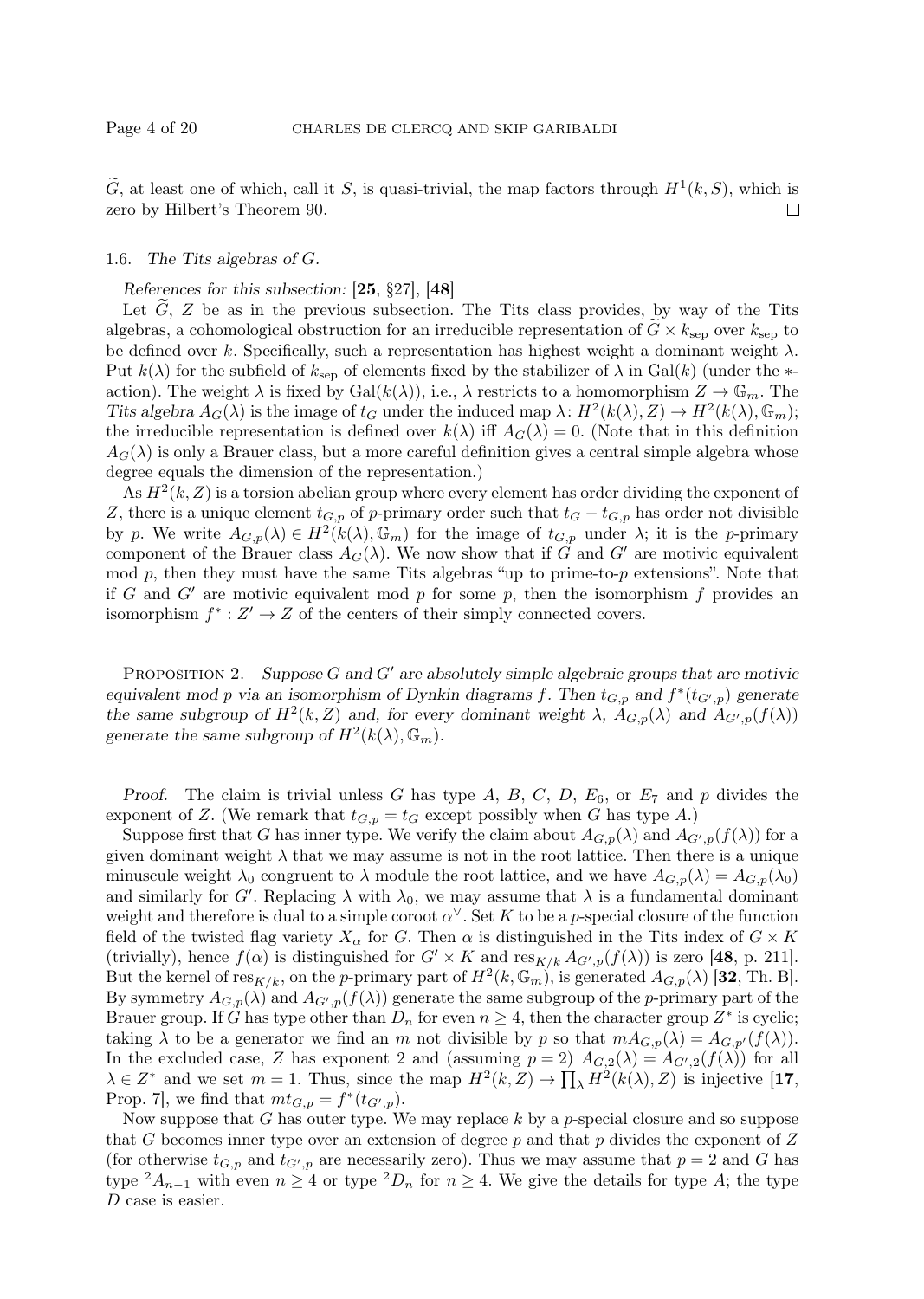Write  $G = SU(B, \tau)$  and  $G' = SU(B', \tau')$  for B, B' central simple K-algebras of degree n for some separable quadratic extension K of k, and  $\tau$ ,  $\tau' K/k$ -involutions on B, B' respectively as in [25, pp. 366, 367]. The fundamental weight  $\lambda_{n/2}$  in the center of the Dynkin diagram (Table 2) is fixed by Gal(k) and has Tits algebra  $A_{G,2}(\lambda_{n/2})$  the class of the discriminant algebra  $D(B,\tau)$ of  $(B, \tau)$  as in [25, p. 378] and similarly for G'. The argument as for G of inner type shows that  $D(B,\tau)$  and  $D(B',\tau')$  have the same class in the Brauer group  $H^2(k,\mathbb{G}_m)$ . Replacing k by K and applying the result for the inner case shows that  $B$  and  $B'$  generate the same subgroup (necessarily of order a power of 2) in  $H^2(K, \mathbb{G}_m)$ . Therefore, there is an odd number m such that  $mA_{G,2}(\lambda_1) = A_{G',2}(f(\lambda_1))$  for  $\lambda_1$  the fundamental weight corresponding to the far left vertex in the Dynkin diagram, hence, for  $\lambda_i$  the fundamental weight dual to the simple coroot  $\alpha_i^{\vee}$ , we have  $mA_{G,2}(\lambda_i) = miA_{G,2}(\lambda_1) = iA_{G',2}(f(\lambda_1)) = A_{G',2}(f(\lambda_i))$  in  $H^2(K, \mathbb{G}_m)$ . As of course  $mA_{G,2}(\lambda_{n/2}) = A_{G,2}(\lambda_{n/2})$ , we find that  $m t_{G,2}$  and  $f^*(t_{G',2})$  have the same image under the injective map  $H^2(k, Z) \to \prod_{\lambda} H^2(k(\lambda), Z)$  hence are equal. □

#### 1.7. The Rost invariant.

References for this subsection: [20], [25]

We refer to [20, pp. 105–158] for the precise definition of the abelian torsion groups  $H^3(k,\mathbb{Z}/d\mathbb{Z}(2)) \to H^3(k,\mathbb{Q}/\mathbb{Z}(2));$  if d is not divisible by chark, then  $H^3(k,\mathbb{Z}/d\mathbb{Z}(2)) =$  $H^3(k, \mu_d^{\otimes 2})$ . For all k, the natural inclusion identifies  $H^3(k, \mathbb{Z}/d\mathbb{Z}(2))$  with the d-torsion in  $H^3(k, \mathbb{Q}/\mathbb{Z}(2))$ . For  $\widetilde{G}$  a simple simply connected algebraic group, there is a canonical morphism of functors

$$
r_{\widetilde{G}}: H^1(*,\widetilde{G}) \to H^3(*,\mathbb{Q}/\mathbb{Z}(2))
$$

known as the Rost invariant. The order  $n_{\tilde{G}}$  of  $r_{\tilde{G}}$  is known as the Dynkin index of  $\tilde{G}$ , and  $r_{\tilde{G}}$ can be viewed as a morphism  $H^1(*, \widetilde{G}) \to H^3(*, \mathbb{Z}/n_{\widetilde{G}}\mathbb{Z}(2)).$ 

LEMMA 3. Let  $\tilde{G}$  be absolutely simple and simply connected with center Z. Put m for the largest divisor of  $n_{\tilde{G}}$  that is relatively prime to the exponent of Z. Then there is a canonical morphism of functors  $\bar{r}_{\tilde{G}}$  such that the diagram

$$
H^{1}(*, \widetilde{G}/Z) \xrightarrow{\bar{r}_{\widetilde{G}}} H^{3}(*, \mathbb{Z}/m\mathbb{Z}(2))
$$
  
\n
$$
\uparrow \qquad \qquad \uparrow \qquad \qquad \uparrow \pi
$$
  
\n
$$
H^{1}(*, \widetilde{G}) \xrightarrow{r_{\widetilde{G}}} H^{3}(*, \mathbb{Z}/n_{\widetilde{G}}\mathbb{Z}(2))
$$

commutes, where  $\pi$  is the projection arising from the Chinese remainder decomposition of  $H^3(*,\mathbb{Z}/n_{\widetilde{G}}\mathbb{Z}(2)).$ 

Under the additional hypothesis that m is not divisible by char k, this result was proved in [18, Prop. 7.2] using the elementary theory of cohomological invariants from [15]. We give a proof valid for all characteristics that relies on the (deeper) theory of invariants of degree 3 of semisimple groups developed in [29].

*Proof.* Put  $G := \widetilde{G}/Z$ . For G of inner type, this result is included in the calculations in [29, §4]. Consulting the list of Dynkin indexes for groups of outer type from [20], we have  $m = 1$ except for types  ${}^2A_n$  with n even, types  ${}^3D_4$  or  ${}^6D_4$ , and type  ${}^2E_6$ , where m is respectively 2, 3 and 4. To complete the proof, we calculate the group denoted  $Q(G)/\text{Dec}(G)$  in [29]. Note that  $Q(G)$  may be calculated over an algebraic closure, so the calculations in [29] show that  $Q(G)$  is  $(n+1)\mathbb{Z}q$ ,  $2\mathbb{Z}q$ , or  $3\mathbb{Z}q$  respectively.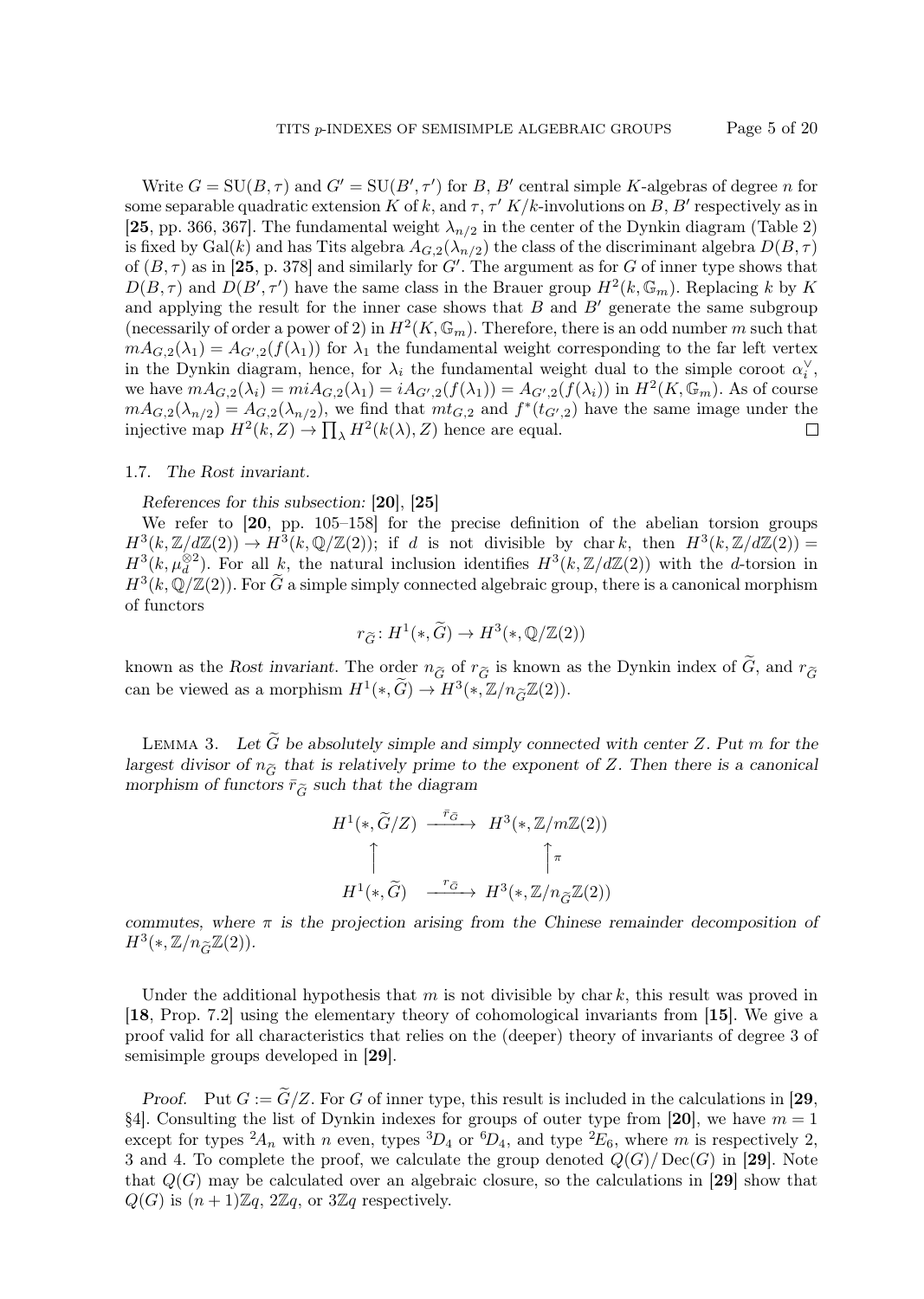The group  $Dec(G)$  is  $n_G\mathbb{Z}q$  where  $n_G$  is the gcd of the Dynkin index of each representation  $\rho$  as  $\rho$  varies over the k-defined representations of G. Clearly,  $n_G$  is unchanged by replacing G by a twist by a 1-cocycle  $\eta \in H^1(k, \tilde{G})$ , and  $n_{\tilde{G}_{\eta}}$  divides  $n_{G_{\eta}}$ . Consulting then the maximum values for  $n_{\tilde{G}_\eta}$  from [20], we conclude that  $n_G$  is divisible by  $2(n+1)$ , 12, 12 respectively. On the other hand,  $n<sub>G</sub>$  divides the Dynkin index of the adjoint representation, which is twice the dual Coxeter number; hence  $n_G$  divides  $2(n + 1)$ , 12, 24 respectively. Thus the maximal divisor of  $|Q(G)/\text{Dec}(G)|$  that is relatively prime to the exponent of Z divides m and the claim follows from the main theorem of [29].

For completeness, we note that for type  ${}^2E_6$ , the Weyl module with highest weight  $\lambda_1 + \lambda_6$ of dimension 650 has Dynkin index 300 [27], so  $n_G$  divides gcd(24, 300) = 12, i.e.,  $n_G = 12$ .

DEFINITION 4. Suppose G is an absolutely almost simple algebraic group, and put  $\tilde{G}$ ,  $\bar{G}$ for its simply connected cover and adjoint quotient. For  $m$  as defined in Lemma 3, we define:

$$
b(G) := -\bar{r}_{\widetilde{G}}(\nu_{\bar{G}}) \quad \in H^3(k, \mathbb{Z}/m\mathbb{Z}(2)).
$$

If  $t_G = 0$ , we define:

$$
a(G) := -r_{\widetilde{G}}(\xi_{\widetilde{G}}) \in H^3(k, \mathbb{Z}/n_{\widetilde{G}}\mathbb{Z}(2))
$$

for  $\xi_{\bar{G}}$  as in Lemma 1.

Factoring  $n_{\tilde{G}} = mc$ , we have  $H^3(k, \mathbb{Z}/n_{\tilde{G}}\mathbb{Z}(2)) = H^3(k, \mathbb{Z}/m\mathbb{Z}(2)) \oplus H^3(k, \mathbb{Z}/c\mathbb{Z}(2))$ . In case  $t_G = 0$ , by Lemma 3 the invariants are related by the equation  $a(G) = b(G) + c(G)$  for some  $c(G) \in H^3(k, \mathbb{Z}/c\mathbb{Z}(2)).$ 



Table 2. Dynkin diagrams of simple root systems, with simple roots numbered

## 2. Tits p-indexes of classical groups

As envisioned by Siegel and Weil [50] and detailed in [25], classical groups can be described over a field k of characteristic  $\neq 2$  as automorphism groups of central simple algebras with involutions. Recall that a simple  $k$ -algebra is said to be central if its  $k$ -dimension is finite and if its center is k. The degree  $deg(A)$  of a central simple algebra is the square root of its dimension and its index  $\text{ind}(A)$  is the degree of a division k-algebra Brauer equivalent to A.

An involution  $\sigma$  on a central simple algebra A is a k-linear antiautomorphism of order 2. Following [25], the index  $\text{ind}(A, \sigma)$  of a central simple algebra is the set of the reduced dimensions of the  $\sigma$ -isotropic right ideals in A. (Recall that a right ideal I of A is  $\sigma$ -isotropic if  $\sigma(I)I = 0.$ ) As [25, §6] states, ind $(A, \sigma)$  is of the form  $\{0, \text{ind}(A), ..., r \text{ ind}(A)\}\)$ , where r is the Witt index of an (skew-)hermitian form attached to  $(A, \sigma)$ .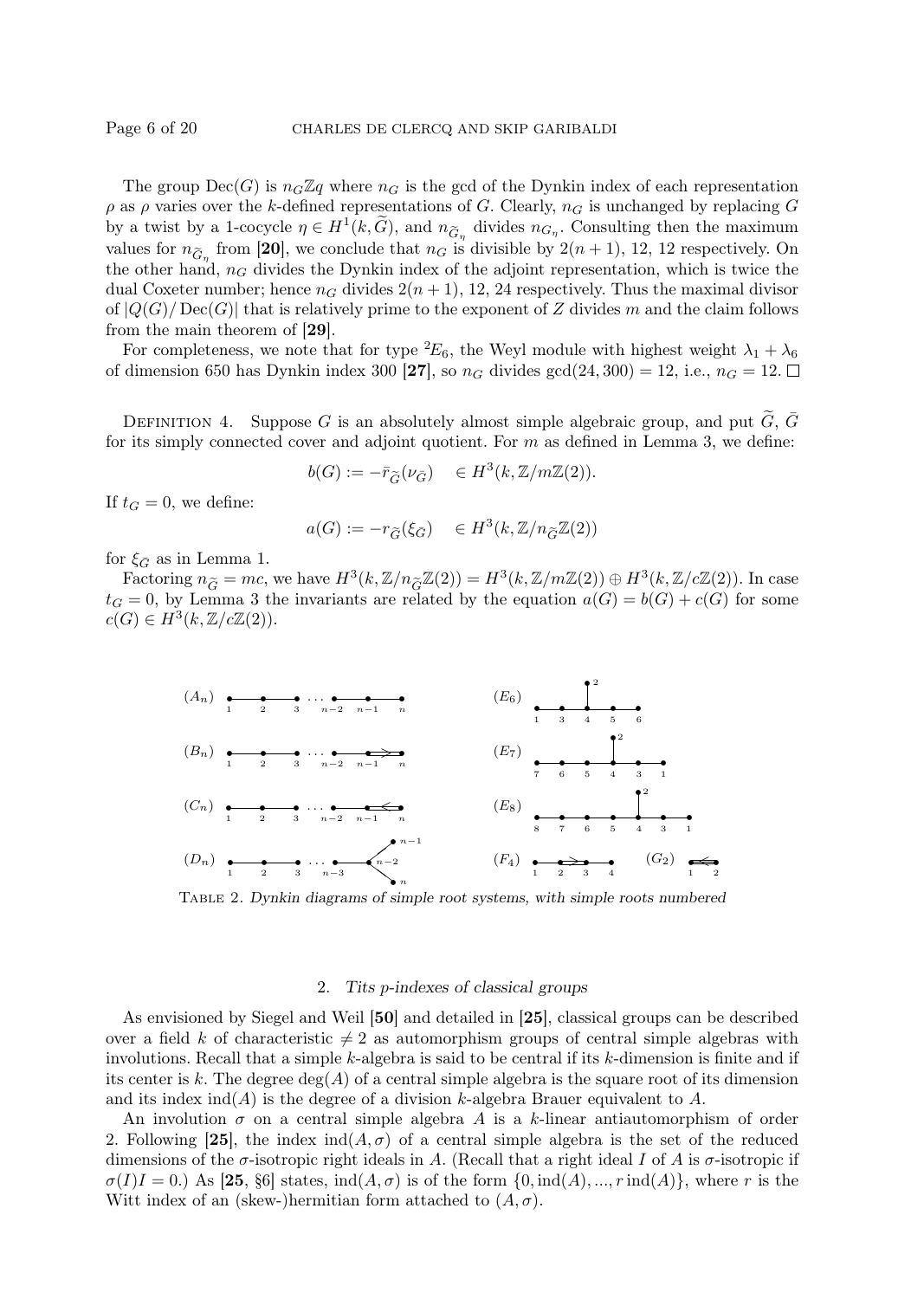DEFINITION 5. Let p be a prime and  $(A, \sigma)$  be a central simple k-algebra with involution. The p-index of  $(A, \sigma)$  is the union of the sets ind $(A \otimes_k E, \sigma \otimes \mathrm{Id}_E)$ , where E runs through all finite extensions of k of degree not divisible by p; we denote it by  $ind_n(A, \sigma)$ .

Entirely analogous statements hold for a central simple algebra with quadratic pair  $(A, \sigma, f)$ as defined in [25]; one simply adapts the notion of isotropic right ideal and  $\text{ind}(A, \sigma, f)$  as in [25, pp. 73, 74].

In this section we will list the possible Tits p-indexes for the classical groups and relate them to the index of a corresponding central simple algebra with involution or quadratic pair. The actual list of indexes is identical with the one in [47]; the core new material here is the proof of existence of such indexes over 2-special fields given in the next section. We do not discuss motivic equivalence for classical groups here, because the cases of special orthogonal groups and groups of type  $A_n$  were handled in [8].

2.1. Type  $^{1}\!A_n$ .

An absolutely simple simply connected groups of type  ${}^{1}A_n$  is isomorphic to the special linear group  $SL_1(A)$  of a degree  $n + 1$  central simple k-algebra A. The coprime-to-p components of A vanishes over a p-special closure of k, hence denoting by  $d_p$  the integer  $p^{v_p(\text{ind}(A))}$  we get the following description of the p-indexes of type  $A_n$ . In the interest of clarity, we list after the Tits  $p$ -index the distinguished orbits in the  $p$ -index, which we call distinguished  $p$ -orbits to emphasize the prime p.

$$
(1A_n, p) \qquad \underbrace{\bullet \bullet \cdots \bullet}_{d_p-1} \qquad \underbrace{\bullet \cdots \bullet}_{d_p-1} \qquad \underbrace{\bullet \cdots \bullet}_{d_p-1} \qquad \underbrace{\bullet \cdots \bullet}_{d_p-1} \qquad \underbrace{\bullet \cdots \bullet}_{d_p-1}
$$

Distinguished p-orbits:  $\{d_p, 2d_p, ..., n+1-d_p\}.$ 

The twisted flag varieties of type  ${}^{1}A_n$  are isomorphic to the varieties of flags of right ideals of fixed dimension [30]. Note that any power of p may be realized as the integer  $d_p$  for a central simple algebra defined over a suitable field k.

2.2. Type  ${}^{2}\!A_n$ .

The absolutely simple simply connected groups of type  ${}^{2}A_n$  correspond to the special unitary groups  $SU(A,\sigma)$ , where  $(A,\sigma)$  is a central simple algebra of degree  $n+1$  with involution of the second kind. (Recall that in this case  $A$  is a central simple  $K$ -algebra for a separable quadratic extension K of k.) As in 1.4, we need only consider the prime 2. We denote by d the index of A and r is the integer such that  $\text{ind}_2(A, \sigma) = \{d_2, 2d_2, ..., rd_2\}.$ 

$$
(2A_n, 2)
$$
\n
$$
(2A_n, 2)
$$
\n
$$
(2A_n, 2)
$$
\n
$$
(2A_n, 2)
$$
\n
$$
(2A_n, 2)
$$
\n
$$
(2A_n, 2)
$$
\n
$$
(2A_n, 2)
$$
\n
$$
(2A_n, 2)
$$
\n
$$
(2A_n, 2)
$$
\n
$$
(2A_n, 2)
$$
\n
$$
(2A_n, 2)
$$
\n
$$
(2A_n, 2)
$$
\n
$$
(2A_n, 2)
$$
\n
$$
(2A_n, 2)
$$
\n
$$
(2A_n, 2)
$$
\n
$$
(2A_n, 2)
$$
\n
$$
(2A_n, 2)
$$
\n
$$
(2A_n, 2)
$$
\n
$$
(2A_n, 2)
$$
\n
$$
(2A_n, 2)
$$
\n
$$
(2A_n, 2)
$$
\n
$$
(2A_n, 2)
$$
\n
$$
(2A_n, 2)
$$
\n
$$
(2A_n, 2)
$$
\n
$$
(2A_n, 2)
$$
\n
$$
(2A_n, 2)
$$
\n
$$
(2A_n, 2)
$$
\n
$$
(2A_n, 2)
$$
\n
$$
(2A_n, 2)
$$
\n
$$
(2A_n, 2)
$$
\n
$$
(2A_n, 2)
$$
\n
$$
(2A_n, 2)
$$
\n
$$
(2A_n, 2)
$$
\n
$$
(2A_n, 2)
$$
\n
$$
(2A_n, 2)
$$
\n
$$
(2A_n, 2)
$$
\n
$$
(2A_n, 2)
$$
\n
$$
(2A_n, 2)
$$
\n
$$
(2A_n, 2)
$$
\n
$$
(2A_n, 2)
$$
\n
$$
(2A_n, 2)
$$
\n
$$
(2A_n, 2)
$$
\n
$$
(2A_n, 2)
$$
\n
$$
(2A_n, 2)
$$
\n
$$
(2A_n, 2)
$$
\n
$$
(2A_n, 2)
$$
\n
$$
(2A_n, 2)
$$
\n
$$
(2A_n, 2)
$$

Distinguished 2-orbits:  $\{\{d_2, n+1-d_2\}, \{2d_2, n+1-2d_2\}, ..., \{rd_2, n+1-rd_2\}\}.$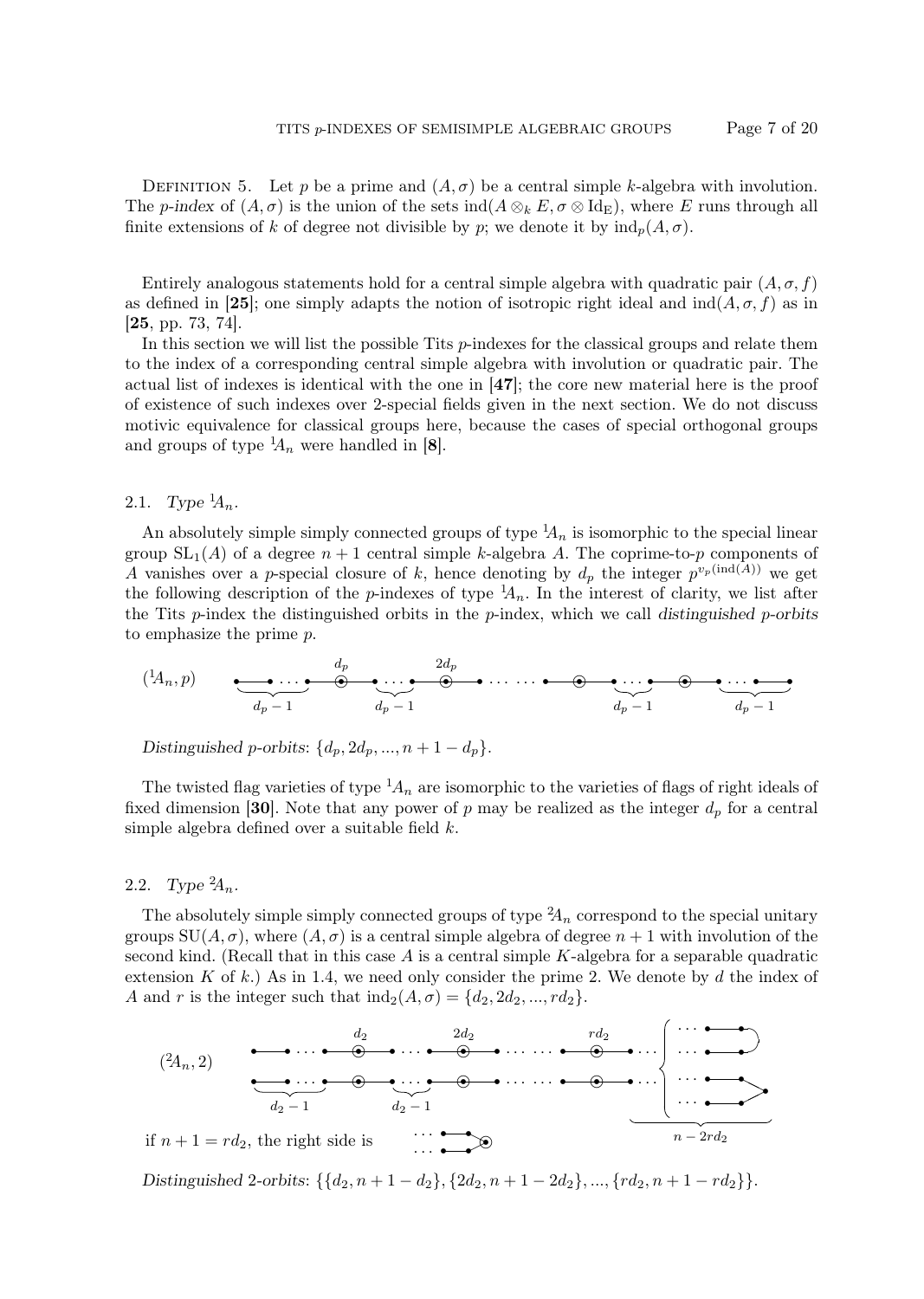The associated twisted flag varieties are described in [30]. We will show in §3 that any of such Tits 2-index can be realized by a group of type  ${}^2A_n$  defined over a suitable field.

2.3. Type  $B_n$ .

An absolutely simple simply connected group of type  $B_n$  is isomorphic to the spinor group Spin(V, q) of a  $(2n+1)$ -dimensional quadratic space  $(V, q)$ . (The adjoint groups of type  $B_n$ correspond to the special orthogonal groups.) The Witt index of the quadratic space  $(V, q)$  is denoted by  $i_w(q)$  and the only torsion prime here is 2.

(Bn, 2) r r · · · r r r r · · · ❢❢ ❢ ❢ r r r <sup>&</sup>gt; iw(q)

Distinguished 2-orbits:  $\{1, 2, ..., i_w(q)\}.$ 

The Tits 2-index coincides with the classical Tits index for such groups by Springer's theorem (see [44], [9, Corollary 18.5] for a characteristic-free proof). It is thus known from Tits classification that any such Tits 2-index can be achieved as the index of the spinor group of some quadratic space  $(V, q)$ .

2.4. Type  $C_n$ .

Up to isomorphism, an absolutely simple simply connected group of type  $C_n$  is the symplectic group  $Sp(A, \sigma)$  associated to a central simple k-algebra of degree 2n with symplectic involution. As previously the only torsion prime here is 2 and we denote the 2-index  $ind_2(A, \sigma) =$  $\{d, 2d, ..., rd\}$ , where d is the index of A.



Distinguished 2-orbits:  $\{d, 2d, ..., rd\}$ .

The twisted flag varieties for such groups correspond to varieties of flags of  $\sigma$ -isotropic subspaces of fixed dimension [30]. We will show in §3 how to construct symplectic groups of any such prescribed 2-index over suitable fields.

2.5. Type  ${}^1D_n$ .

Over a base field k of characteristic  $\neq 2$ , absolutely simple simply connected algebraic group of type  ${}^1D_n$  are described as spinor groups  $Spin(A, \sigma)$  of a 2n-degree central simple k-algebras  $(A, \sigma)$  with orthogonal involution of trivial discriminant. The suitable generalization to include k of characteristic 2 is the notion of algebra with quadratic pair  $(A, \sigma, f)$  as in [25]. We keep the same notations as before for the indexes of A,  $(A, \sigma)$ , and  $(A, \sigma, f)$ .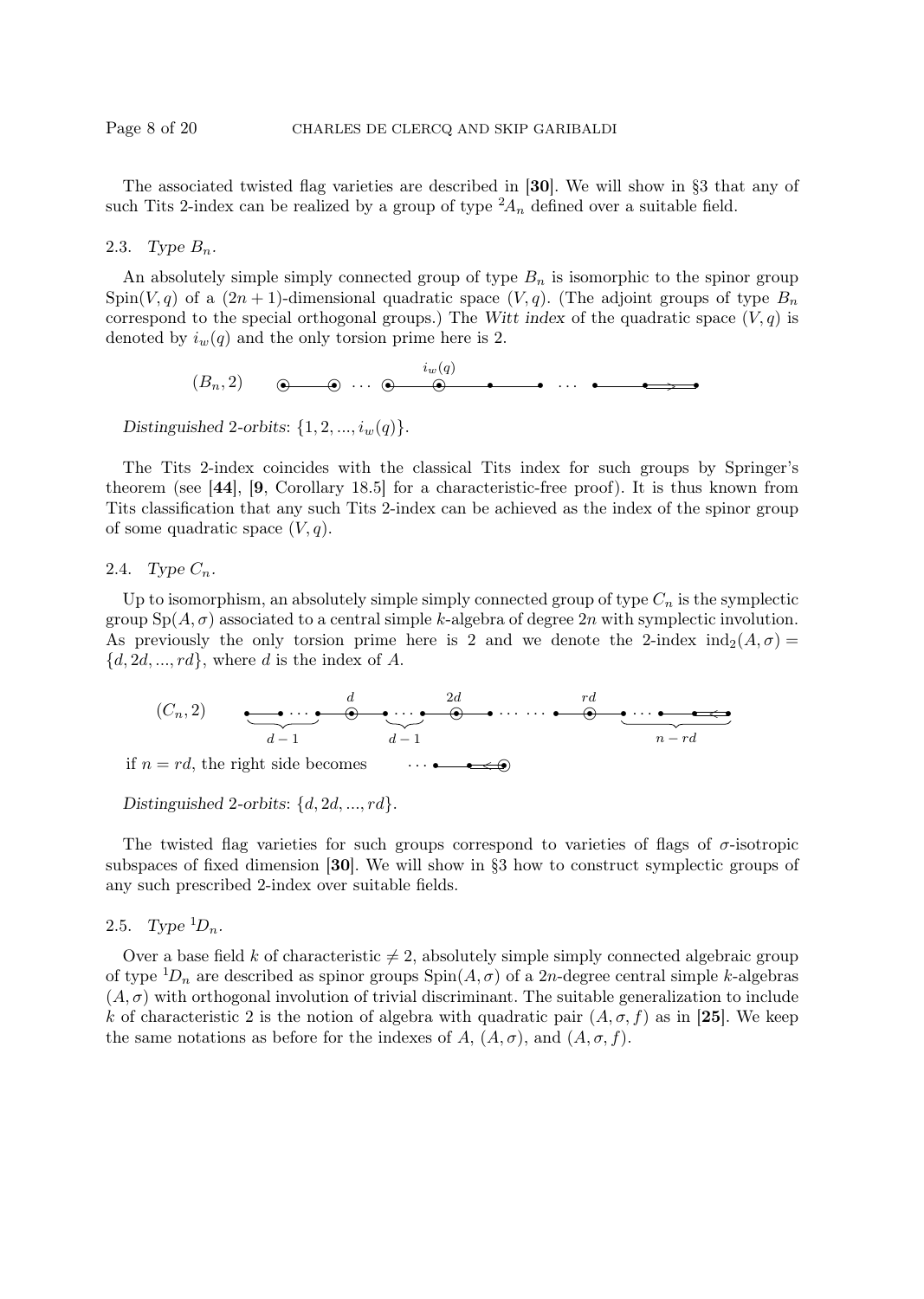

Distinguished 2-orbits:  $\{d, 2d, ..., rd\}$ .

As detailed in [30] when char  $k \neq 2$ , the associated twisted flag varieties are the varieties of flags of  $\sigma$ -isotropic subspaces of prescribed dimension. This same description holds in all characteristics (replacing  $(A, \sigma)$  with  $(A, \sigma, f)$ ), as can be seen in case A is split as in [2, pp. 258–262] and by Galois descent for general A, cf. [6, p. 219].

Any such 2-index can be realized as the index of the spinor group of a central simple  $k$ -algebra with orthogonal involution of trivial discriminant over a suitable field.

2.6. Type  ${}^2D_n$ .

Absolutely simple simply connected algebraic groups of type  ${}^2D_n$  are described by spinor groups of 2n-degree central simple k-algebras endowed with an orthogonal involution of nontrivial discriminant (again, this notion is replaced by quadratic pairs to cover base fields of characteristic 2). We denote here the discrete invariants associated to algebras with involution in the same way as for  $D_n$ , and the only torsion prime is 2. As for the  $D_n$  case, the twisted flag varieties for such groups are described in [30] and for any such prescribed 2-index can be associated to a suitable spinor group.



#### 3. Tignol's construction

To complete the determination of all the values of the Tits  $p$ -indexes of classical groups, it remains to show that each of the previously-announced indices can be realized by suitable absolutely simple groups. Recall that a central simple algebra with involution  $(A, \sigma)$  is adjoint to a (skew)-hermitian form  $h_{\sigma}$  on a right D-module, where D is a division algebra Brauerequivalent to A. Adding hyperbolic planes to  $h_{\sigma}$ , the problem is reduced to the construction of anisotropic central simple algebras with involutions  $(A, \sigma)$  of any kind with A of any index a power of 2 over 2-special fields. We reproduce here a construction of such algebras with involutions which is due to Jean-Pierre Tignol.

Let  $\Gamma_n$  be a product of n copies of  $\mathbb{Z}_{(2)}$ , the ring of rational numbers with odd denominators. For any field K, consider the field  $K_n$  of power series  $\sum_{\gamma \in \Gamma_n} a_\gamma x^\gamma$  whose support is well ordered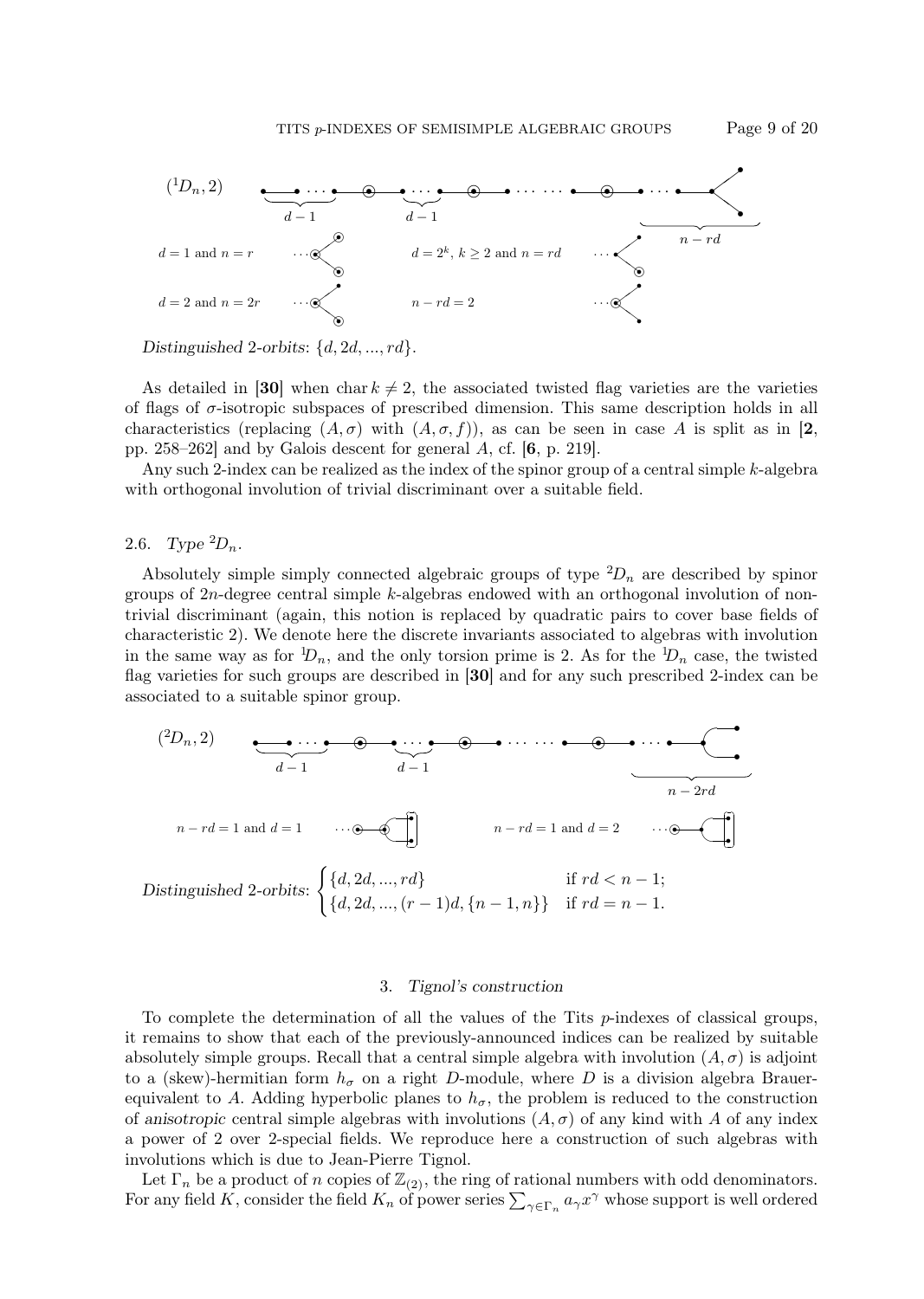with respect to the lexicographical order [10]. The field  $K_n$  is endowed with the valuation  $v: K_n \longrightarrow \Gamma_n \cup \{\infty\}$  which sends an element to the least element of its support.

LEMMA 6. If K is 2-special, then  $K_n$  is also 2-special.

Proof. Let L be a finite separable field extension of  $K_n$ . The valuation v extends uniquely to  $L$  and  $K_n$  is maximally complete, hence the equality

$$
[L:K_n]=[\bar L:K]\cdot(v(L^\times):v(K_n^\times))
$$

holds [42, Ch. 2]. The field K being assumed to be 2-special,  $[\bar{L}:K]$  is a power of 2. Moreover the quotient group  $v(L^{\times})/v(K_n^{\times})$  is torsion [10, Theorem 3.2.4] and  $v(K_n^{\times})$  is  $\Gamma_n$ , hence the order of the quotient group  $v(L^{\times})/v(K_n^{\times})$  is a power of 2.  $\Box$ 

We now describe Tignol's procedure to construct from any  $K$ -division algebra with involution  $(D, \sigma)$  a family of anisotropic algebras with involutions of the same kind over  $K_n$ .

PROPOSITION 7. Let M be a right  $D_{K_n}$ -module of rank k which is at most n. The hermitian form

$$
h_k : M \times M \longrightarrow D_{K_n}
$$
  
\n
$$
(a_1, ..., a_k, b_1, ...b_k) \rightarrow \sum_{i=1}^k \sigma_{K_n}(a_i) x^{\varepsilon_i} b_i
$$

where  $\varepsilon_i$  is the n-uple whose only non-zero entry is 1 at the *i*-th position is anisotropic.

Proof. Setting  $v(d \otimes \lambda) = v(\lambda)$  for any  $d \in D^{\times}$  and  $\lambda \in K_n^{\times}$ , the valuation v extends to a σ-invariant valuation on  $D_{K_n}$ . One observes that for any element a of  $D_{K_n}^{\times}$ ,  $v(\sigma_{K_n}(a)x^{\varepsilon_i}a)$  =  $\varepsilon_i + 2v(a)$  belongs to  $\varepsilon_i + 2\Gamma_n$  and thus

$$
v\left(\sum_{i=1}^k \sigma_{K_n}(a_i)x^{\varepsilon_i}a_i\right) = \min\{\varepsilon_i + 2v(a_i), i = 1, ..., k\}.
$$

 $\Box$ 

It follows that if  $h_k(a_1, ..., a_k, a_1, ..., a_k) = 0$ , then  $a_i = 0$  for all  $i = 1, ..., k$ .

COROLLARY 8. Each of the previously described indices of type  $(2A_n, 2)$ ,  $(C_n, 2)$ ,  $(1D_n, 2)$ ,  $(2D_n, 2)$  is the Tits 2-index of a semisimple algebraic group defined on a suitable field.

Proof. As seen in a previous discussion, it suffices to construct over 2-special fields algebras with anisotropic involutions  $(A, \sigma)$  of any kind, where the index of A can be any power of 2.

Take a sufficiently large transcendental field extension  $K(x_1, ..., x_s)$  of a field K, over which we can consider a division algebra with involution  $(D, \sigma)$  of any kind. (For instance, D may be chosen to be a tensor product of quaternion algebras.) Writing L for the 2-special closure of  $K(x_1,...,x_s)$ , we can apply Tignol's procedure to  $(D_L, \sigma_L)$ . Proposition 7 gives rise to an anisotropic algebra with involution  $(M_k(D_{L_n}), \sigma_{L_n})$  which is of the same kind as  $(D, \sigma)$  and thus fulfills the required assumptions.  $\Box$ 

## 4. Tits p-indexes of exceptional groups

In this section we will list the possible Tits  $p$ -indexes of exceptional groups, meaning groups of the types omitted from §2.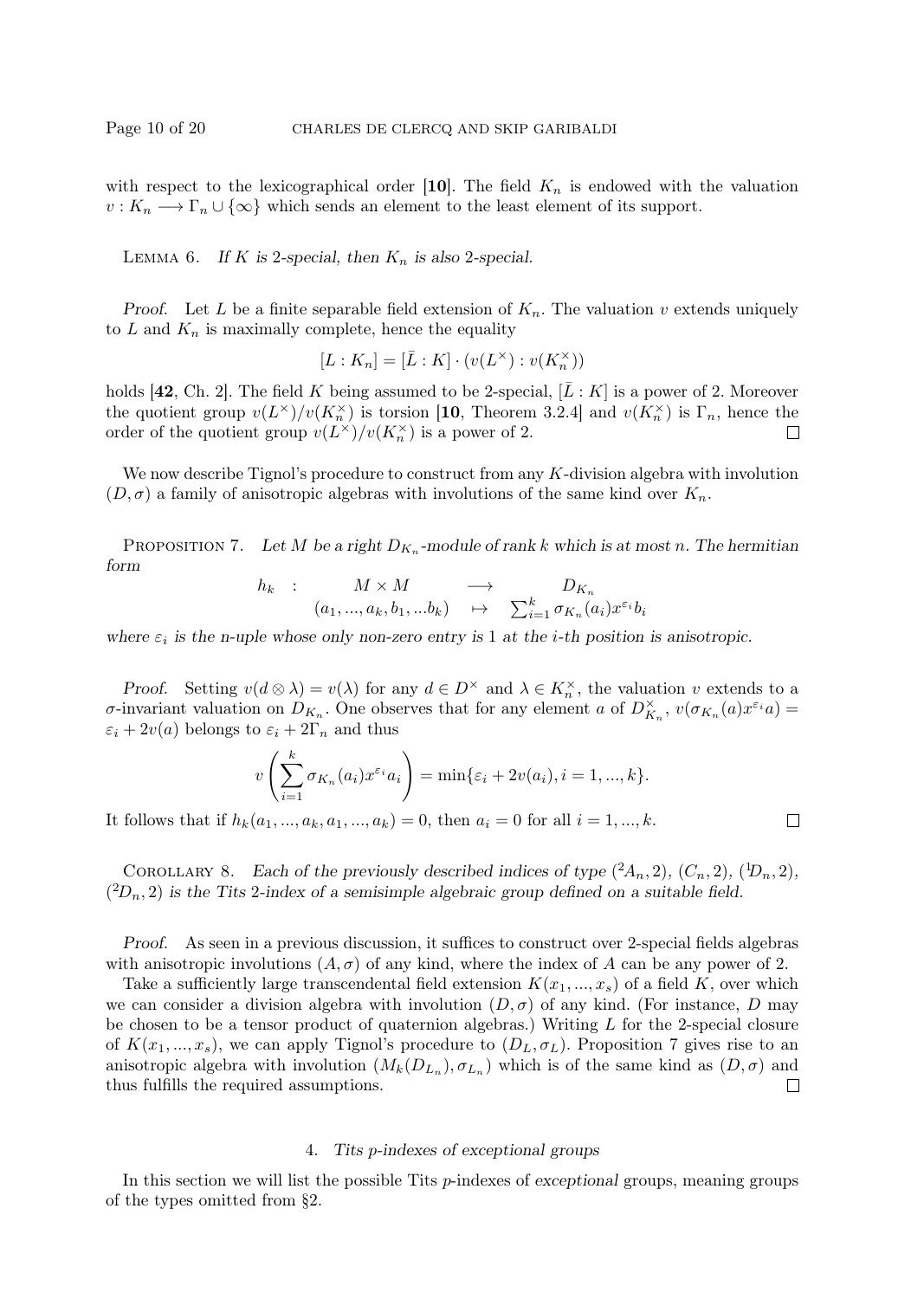4.1. The cases  $(G_2, 2)$ ,  $(^3D_4, 3)$ ,  $(F_4, 3)$ , and  $(E_8, 5)$ .

We now consider some groups  $G$  relative to a prime  $p$  in cases where  $p$  does not divide the exponent of the center of the simply connected cover G and the Dynkin index  $n_{\widetilde{\sigma}}$  factors as cp for some c not divisible by p. Definition 4 then gives an element  $b(G) \in H^3(\mathbb{k}, \mathbb{Z}/p\mathbb{Z}(2))$ depending only on G.

PROPOSITION 9. If the quasi-split type of G and p are one of  $(G_2, 2)$ ,  $(^3D_4, 3)$ ,  $(F_4, 3)$ , or  $(E_8, 5)$ , then the following are equivalent:

- (i) G is quasi-split by a finite separable extension of k of degree not divisible by p.
- (ii) G is isotropic over a finite separable extension of k of degree not divisible by p. (iii)  $b(G) = 0$ .

And for G of type  $G_2$ ,  $F_4$ , or  $E_8$  the preceding are equivalent also to:

(iv) The Chow motive with  $\mathbb{F}_p$  coefficients of the variety of Borel subgroups of G is a sum of Tate motives.

Moreover, for every field k, there exists a p-special field  $F \supseteq k$  and an anisotropic F-group of the same quasi-split type as G.

Proof. It is harmless to assume that k is p-special. Suppose (ii), that G is k-isotropic. When we consult the list of possible Tits indexes from [47], we find that for G of type  $G_2$ , G is necessarily split. If G has type  ${}^{3}D_4$ , then the only other possibility is that the semisimple anisotropic kernel is isogenous to a transfer  $R_{L/k}(A_1)$  where L is cubic Galois over k. But L has no separable field extensions of degree 2, so a group of type  $A_1$  is isotropic, hence G is split. If G has type  $F_4$ , the only possibility has type  $B_3$ , which is isotropic, hence again (i). If G has type  $E_8$ , the possibilities are  $E_7$ ,  $D_7$ ,  $E_6$ ,  $D_6$ , or  $D_4$ , and all such groups are isotropic as in Table 1. Thus, (ii) implies (i).

Assume now (iii); we prove (i). As k is p-special (and because of our choice of G),  $t_G = 0$ , so we are reduced to showing that, for  $\tilde{G}^q$  the quasi-split inner form of the simply connected cover of G, the Rost invariant  $r_{\tilde{G}q}$  has zero kernel. By the main result of [24], we may assume that char  $k = 0$ . The kernel is zero for type  $G_2$  by [20, p. 44], for  $F_4$  it is [25, §40], for  ${}^3D_4$  it is [16], for  $E_8$  it is [7] or see [15, 15.5].

Trivially, (i) implies the other conditions, including (iv). The remaining implication, that  $(iv)$  implies (i), is [37, Cor. 6.7].

For existence, choosing a versal torsor under the simply connected cover of G provides an extension  $E \supseteq k$  and an E-group G' of the same quasi-split type as G with  $b(G') \neq 0$ . Then  $G' \times F$  is the desired group, where F is any p-special closure of E.  $\Box$ 

For  $(G, p)$  as in the proposition, we needn't display the possible Tits p-indexes, because there are only two possibilities: quasi-split (every vertex is distinguished) or anisotropic (no vertex is distinguished).

COROLLARY 10. Suppose  $(G, p)$  is one of the pairs considered in Proposition 9, and G' is a simple algebraic group that is an inner form of  $G$ . Then  $G$  and  $G'$  are motivic equivalent mod p if and only if  $b(G)$  and  $b(G')$  generate the same subgroup of  $H^3(k, \mathbb{Z}/p\mathbb{Z}(2))$ .

*Proof.* The element  $\nu_G \in H^1(k, G)$  represents a principal homogeneous space; write K for its function field. The kernel of  $H^3(k,\mathbb{Z}/p\mathbb{Z}(2)) \to H^3(K,\mathbb{Z}/p\mathbb{Z}(2))$  is the group generated by  $b(G)$  [20, p. 129, Th. 9.10]. If the isomorphism of the Tits *p*-indexes extends to an isomorphism between p-indexes of  $G_E$  and  $G'_E$  for every extension E of k, then  $G_K$  and  $G'_K$  are both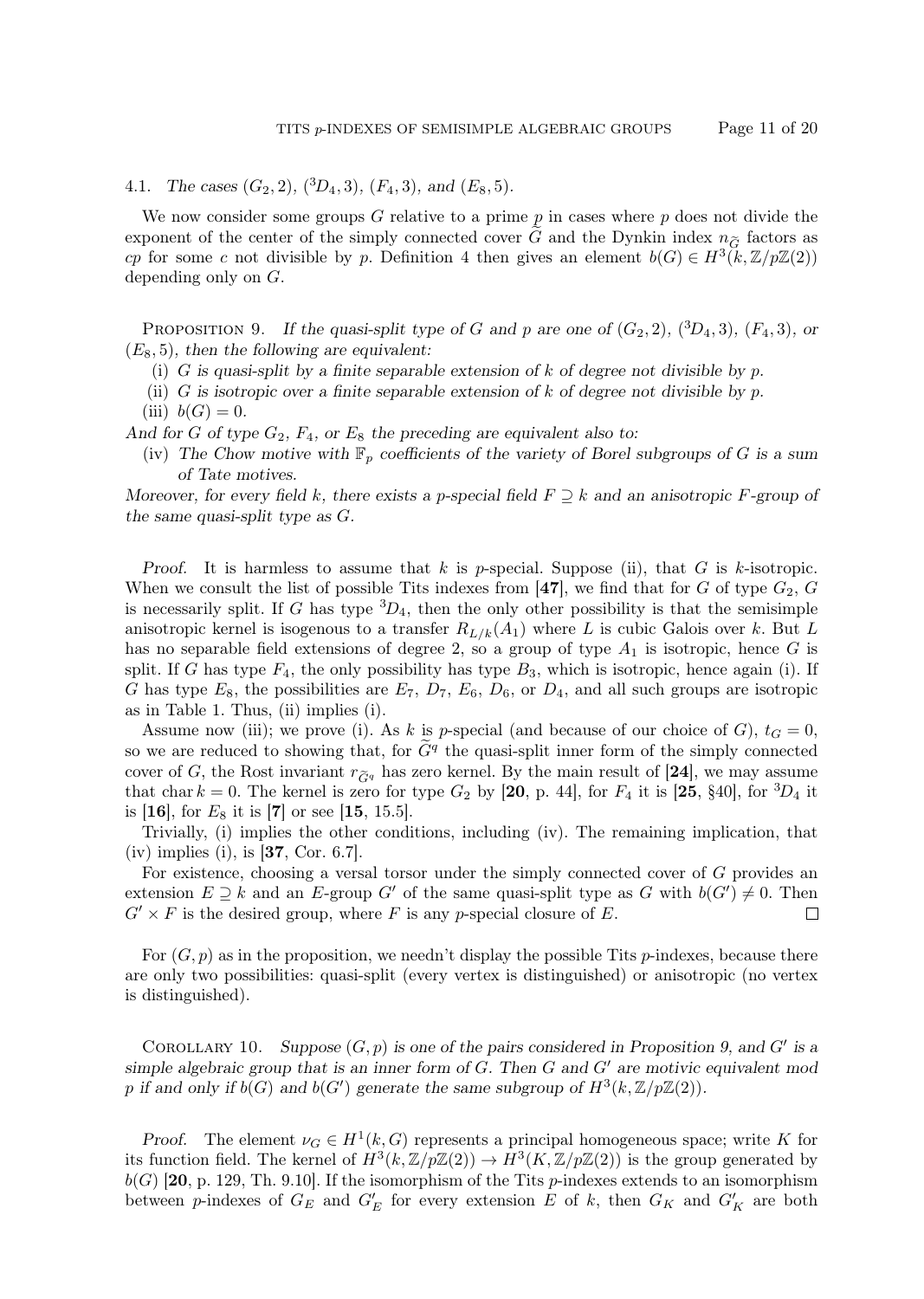quasi-split, hence  $b(G')$  is in  $\langle b(G) \rangle$ ; by symmetry the two subgroups generated by  $b(G)$  and  $b(G')$  are equal. Conversely, if the two subgroups are equal, then for each extension E of k, either  $res_{E/k}(b(G))$  is zero and both  $G_E$  and  $G'_E$  are quasi-split, or it is nonzero and both are anisotropic; in this case the isomorphism of the Tits  $p$ -indexes over  $k$  clearly extends to an isomorphism over  $E$ . Applying the main result of  $[8]$  gives the claim. П

Remarks specific to  $G_2$ . For  $G, G'$  of type  $G_2$ , we have:  $G \cong G'$  iff  $b(G) = b(G')$ , cf. [25, 33.19] and [46], i.e., motivic equivalence mod 2 is the same as isomorphism.

The flag varieties for type  $G_2$  are described in [6, Example 9.2].

Remarks specific to F<sub>4</sub> at p = 3. For G, G' of type F<sub>4</sub> over a 3-special field k, we have: G ≅  $G'$  iff  $b(G) = b(G')$ . If char  $k = 0$ , this is [41] and we can transfer this result to all characteristics using the same method as in [22, §9].

## 4.2. Type D4.

For G of type  $D_4$ , Aut $(\Delta)(k_{\rm sep})$  is the symmetric group on 3 letters, so G has type  ${}^tD_4$  with  $t = 1, 2, 3$ , or 6. Groups of type  ${}^{1}D_4$  or  ${}^{2}D_4$  were treated in §2; this includes the case where k is 2-special. Thus it remains to consider groups of type  ${}^{3}D_4$  and  $p=3$ , which was treated in subsection 4.1.

Flag varieties. For groups of type  ${}^{3}D_4$  and  ${}^{6}D_4$ , the k-points of the twisted flag varieties are described in [12].

## 4.3. Type  $F_4$  and  $p = 2$ .

Groups of type  $F_4$ , just as for type  $G_2$ , are all simply connected and adjoint and therefore all have Tits class zero; therefore the invariants a and b from Definition 4 agree. For G a group of type  $F_4$ , one traditionally decomposes  $b(G) \in H^3(k, \mathbb{Z}/6\mathbb{Z}(2))$  as  $f_3(G) + g_3(G)$  for  $f_3(G) \in$  $H^3(k, \mathbb{Z}/2\mathbb{Z}(2))$  and  $g_3(G) \in H^3(k, \mathbb{Z}/3\mathbb{Z}(2))$ . There is furthermore another cohomological invariant  $f_5(G) \in H^5(k, \mathbb{Z}/2\mathbb{Z}(4))$ , see [25, 37.16] or [20, p. 50] when char  $k \neq 2$  (in which case  $f_5(G)$  belongs to  $H^5(k,\mathbb{Z}/2\mathbb{Z})$  or [34, §4] for arbitrary k. (These statements rely on viewing each group of type  $F_4$  over k as the automorphism group of a uniquely determined Albert k-algebra. For general background information on Albert algebras, see [25, Ch. IX], [46], or [35].) Table 3 gives a dictionary relating the Tits index of G with the values of these invariants; in the last column we give the signature of the Killing form for the Lie algebra over  $\mathbb R$  with that Tits index. (Implicitly this is a statement of existence; one can calculate the signature of the Killing form from the Tits index by the formula from  $[26, \S6]$ .

| Tits index of $G$                         | $f_3(G)$                            | $f_5(G)$ | $g_3(G)$ | signature<br>of real form |
|-------------------------------------------|-------------------------------------|----------|----------|---------------------------|
| $\odot$ $\Longleftrightarrow$ $\odot$     | O                                   | $\cup$   |          |                           |
| $\rightarrow$<br>$\overline{\phantom{a}}$ | $\neq 0$                            | $\cup$   |          | $-20$                     |
|                                           | $f_5(G)$ and $g_3(G)$ not both zero | $-52$    |          |                           |

TABLE 3. Tits index of a group of type  $F_4$ 

For type  $F_4$ , we should consider  $p = 2, 3$  by Table 1. The case  $p = 3$  was handled in Proposition 9. For  $p = 2$ , all three possible indexes occur over the 2-special field R, so they are also 2-indexes. Alternatively, one can handle the  $p = 2$  case by noting that groups of type  $F_4$  over a 2-special field are of the form  $Aut(J)$  for an Albert algebra J containing a nonzero element with norm zero, i.e., such that  $J$  is reduced as described in [34, 1.7] or [20, p. 47].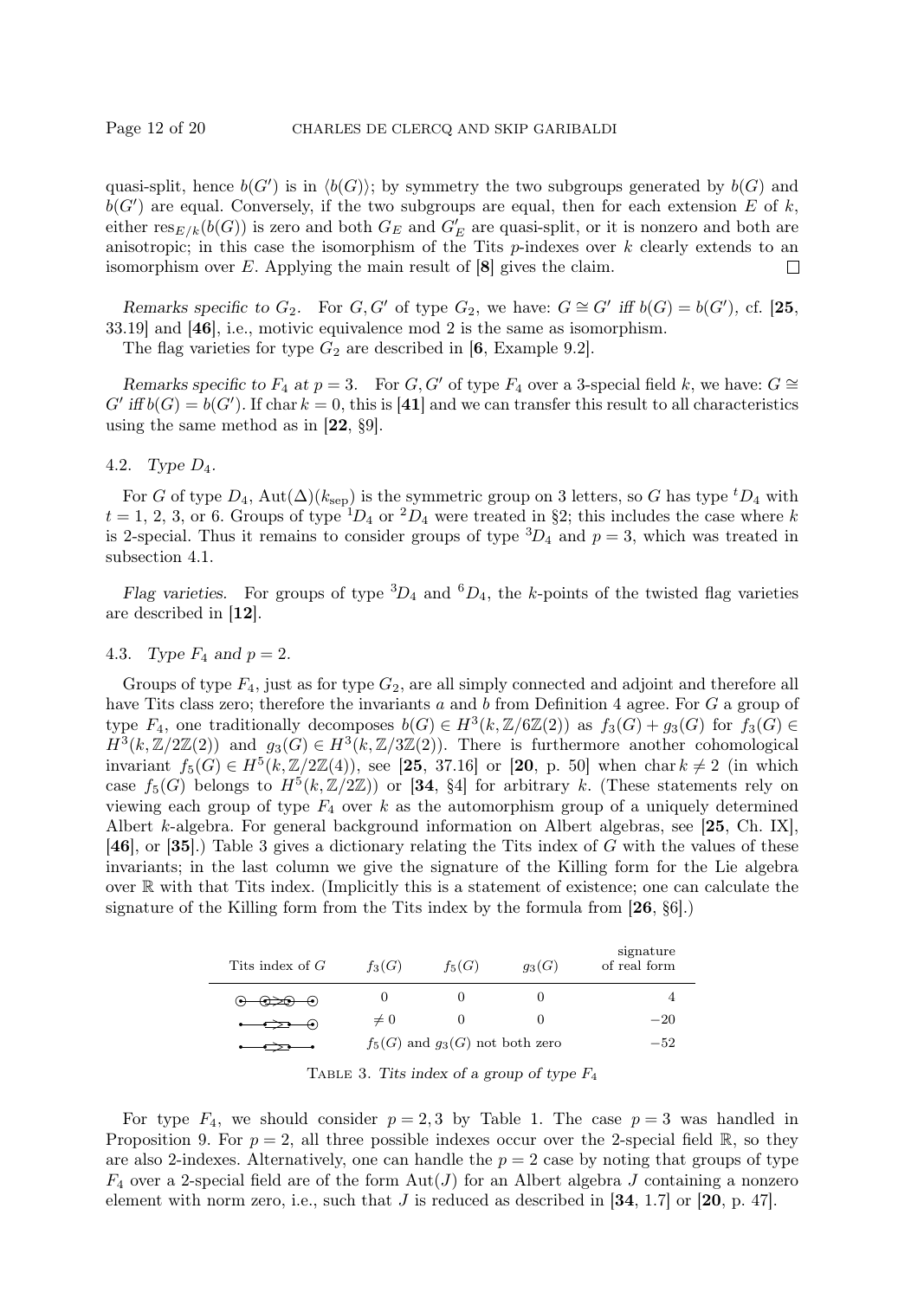PROPOSITION 11. Groups G and G' be groups of type  $F_4$  over a field k are motivic equivalent mod 2 iff  $f_3(G) = f_3(G')$  and  $f_5(G) = f_5(G')$ . The groups G, G' are motivic equivalent (mod every prime) iff  $f_3(G) = f_3(G')$ ,  $f_5(G) = f_5(G')$ , and  $g_3(G) = \pm g_3(G')$ .

*Proof.* The elements  $f_d(G)$  for  $d = 3, 5$  are symbols, so we may find d-Pfister quadratic forms  $q_d$  whose Milnor invariant  $e_d(q_d) \in H^d(k, \mathbb{Z}/2\mathbb{Z}(d-1))$  equals  $f_d(G)$ . For  $K_d$  the function field of  $q_d$ , the kernel of the map  $H^d(k, \mathbb{Z}/2\mathbb{Z}(d-1)) \to H^d(K_d, \mathbb{Z}/2\mathbb{Z}(d-1))$  is generated by  $f_d(G)$ as follows from [33, Th. 2.1] (if char  $k \neq 2$ ) as explained in [9, p. 180]. The first claim now follows by the arguments used to prove Corollary 10. The second claim follows from the first and Corollary 10.  $\Box$ 

We thank Holger Petersson for contributing the following example.

EXAMPLE 12. Given a group G of type  $F_4$  over k, we describe how to construct a group  $G'$  that is motivic equivalent to  $G$  modulo every prime but which need not be isomorphic to G.

Write  $G = Aut(J)$  and furthermore write J as a second Tits construction Albert algebra  $J = J(B, \tau, u, \mu)$  for some quadratic étale k-algebra K, where B is a central simple K-algebra of degree 3 with unitary  $K/k$ -involution  $\tau, u \in B^{\times}$  is such that  $\tau(u) = u$ , and  $\mu \in K^{\times}$  satisfies  $N_{K/k}(\mu) = \text{Nrd}_B(u)$ . Then  $g_3(G) = -\text{cor}_{K/k}([B] \cup [\mu])$  and  $f_3(G)$  is the 3-Pfister quadratic form over k corresponding to the unitary involution  $\tau^{(u)}$ :  $x \mapsto u^{-1} \tau(x)u$  on B. The 1-Pfister  $N_{K/k}$  is a subform of the 3-Pfister q corresponding to the involution  $\tau$  [36, Prop. 2.3] so there exist  $\gamma_1, \gamma_2 \in k^{\times}$  such that  $q = \langle \gamma_1, \gamma_2 \rangle \rangle \otimes N_{K/k}$ . Combining [36, 2.9] and [35, 7.9] gives

$$
f_5(G) = \langle \langle \gamma_1, \gamma_2 \rangle \rangle \otimes f_3(G). \tag{4.1}
$$

Define now  $G' := Aut(J')$  where J' is the second Tits construction Albert algebra  $J(B,\tau,u^{-1},\mu^{-1})$ . Since the unitary involutions  $\tau^{(u)}$  and  $\tau^{(u^{-1})}$  of B are isomorphic under the inner automorphism  $x \mapsto uxu^{-1}$ , we have  $f_3(G') = f_3(G)$ . As  $\langle \langle \gamma_1, \gamma_2 \rangle \rangle$  does not change when passing from J to J', we find  $f_5(G') = f_5(G)$ . As clearly  $g_3(G') = -g_3(G)$ , G and G' are motivic equivalent mod p for all p.

It is unknown if  $J'$  depends on the choice of expression of  $J$  as a second Tits construction; perhaps it only depends on J. This is a specific illustration of the general open problem  $[43,$ p. 465]: Do the invariants  $f_3$ ,  $f_5$ , and  $g_3$  distinguish groups of type  $F_4$ ?

Flag varieties. For groups of type  $F_4$ , the k-points of the twisted flag varieties are described in [6, 9.1], relying on [40] or [1]. A portion of this description for  $k = \mathbb{R}$  can be found in [11, 28.22, 28.27]. For J an Albert algebra,  $Aut(J)$  is isotropic iff J has nonzero nilpotents, and  $Aut(J)$  is split iff J is the split Albert algebra.

# 4.4. Type  $E_6$  and  $p = 2, 3$ .

For G of type  ${}^1E_6$ , the class  $t_G$  has order dividing 3 and can be represented by a central simple algebra of degree 27  $[48, p. 213]$  which we denote by A; it is only defined up to interchanging with its opposite algebra. The list of possible Tits indexes from [47] is reproduced in the first column of Table 4. The constraints on the index of A given in the second column can be deduced from the possible indexes of the Tits algebras of the semisimple anisotropic kernel as explained in [48, p. 211]. In the column for 2-special fields, we give the signature of the Killing form on the real Lie algebra if one occurs with that Tits index.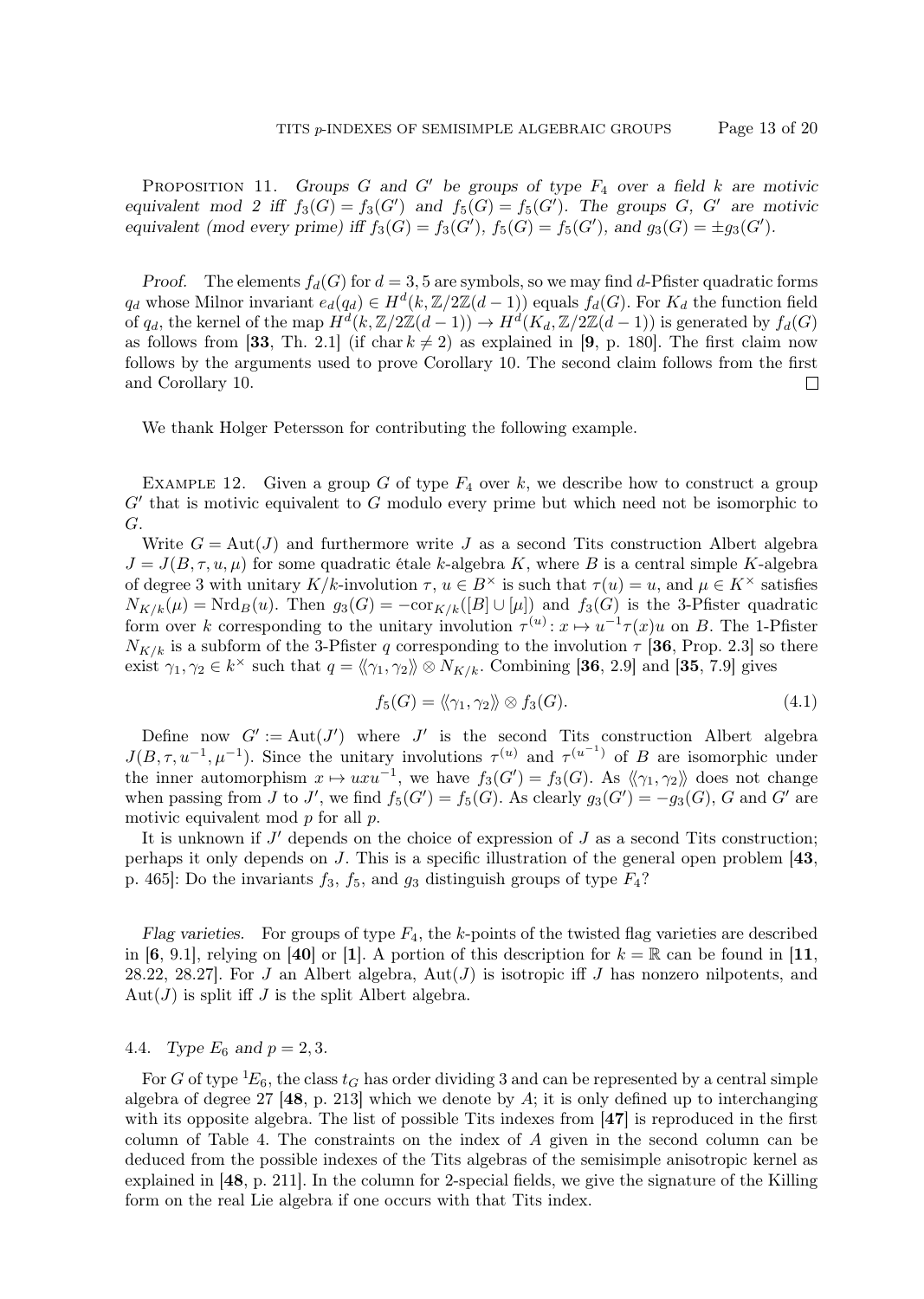

TABLE 4. Possible Tits indexes of groups of type  ${}^1E_6$ 

4.4.1. Type  ${}^1\!E_6$  and  $p = 3$ . Over a 3-special field, every group of type  ${}^1\!D_4$  is split, therefore the Tits index with semisimple anisotropic kernel of that type (row 2 in Table 4) cannot occur. Table 5 is justified in [22, §10], where the top row — which is only proved assuming char  $k = 0$ — refers to the mod-3 J-invariant defined in [37] describing the decomposition of the mod-3 Chow motive of the variety  $X_\Delta$  of Borel subgroups of G. In particular, there exists an anisotropic group of type  ${}^{1}E_{6}$  over a 3-special field, completing the justification of the last column of Table 4.



TABLE 5. Possible values for the mod-3 J-invariant of G of type  ${}^1E_6$ , assuming char  $k = 0$ 

4.4.2. Type  ${}^{1}E_6$  with  $t_G = 0$ . For any group G of type  ${}^{1}E_6$  with  $t_G = 0$ , we get from Definition 4 an element  $a(G) \in H^3(k, \mathbb{Z}/6\mathbb{Z}(2))$ , which we write as  $f_3(G) + g_3(G)$  for  $f_3(G) \in H^3(k, \mathbb{Z}/2\mathbb{Z}(2))$  and  $g_3(G) \in H^3(k, \mathbb{Z}/3\mathbb{Z}(2))$ . It follows from [15, 11.1] that the simply connected cover of  $G$  is the group of isometries of the cubic norm form of an Albert algebra  $J$ , and from general properties of the Rost invariant that  $f_3(G)$  and  $g_3(G)$  equal the corresponding values for the automorphism group  $Aut(J)$  of type  $F_4$ . Combining the description of the flag varieties of G in terms of subspaces of J from  $[6, 87]$  as well as the relationships between values of the cohomological invariants and properties of  $J$  from  $[25, §40]$  and  $[34]$  gives the information in Table 6.

PROPOSITION 13. Let G and G' be groups of type  ${}^1E_6$  over a field k such that  $t_G = t_{G'} = 0$ . Then G and G' are motivic equivalent modulo a prime  $p$  if and only if the p-torsion components of  $a(G)$  and  $a(G')$  generate the same subgroup of  $H^3(k, \mathbb{Z}/p\mathbb{Z}(2))$ .

*Proof.* Table 6 shows that the Tits 2-index only depends on whether  $f_3(G)$  is zero and the 3-index only depends on whether  $g_3(G)$  is zero. Combine this with the main result of [8].  $\Box$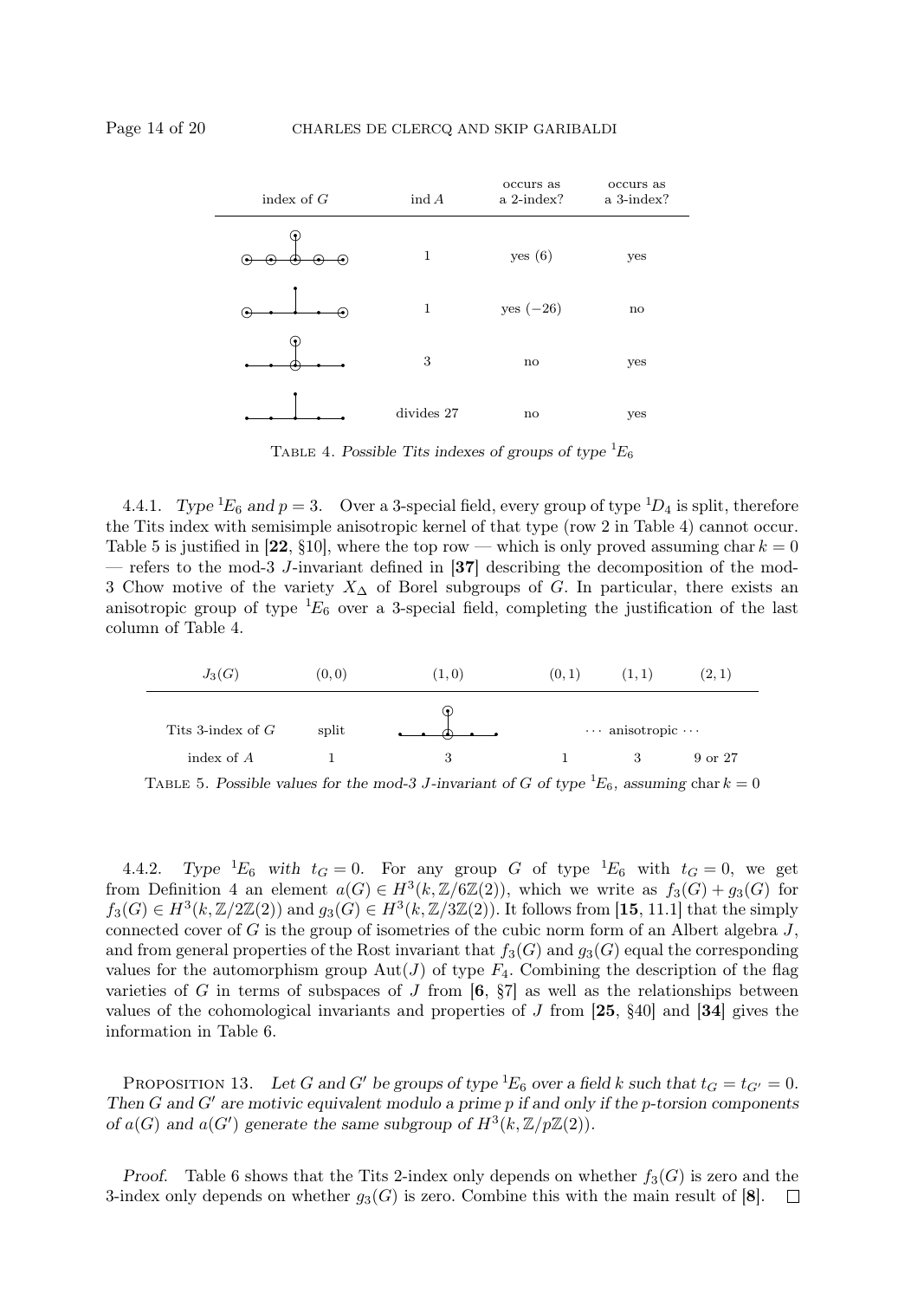

TABLE 6. Table of possible Tits indexes for G of type  ${}^1E_6$  with  $t_G = 0$ 

4.4.3. Type <sup>1</sup>E<sub>6</sub> and  $p = 2$ . Over a 2-special field, the Tits class of any group G of type  $E_6$  is zero so Table 6 applies and in particular G is isotropic. From this, we deduce the third column of Table 4.

COROLLARY 14. Groups G and G' of type  ${}^1E_6$  over a field k are motivic equivalent mod 2 if and only if  $f_3(G) = f_3(G')$ .

Proof. As the Tits classes  $t_G$  and  $t_{G'}$  are zero over every 2-special field, the claim follows immediately from Proposition 13.  $\Box$ 

4.4.4. Type  ${}^2E_6$  and  $p=2$ . For G of type  ${}^2E_6$ , the element  $b(G)$  belongs to  $H^3(k, \mathbb{Z}/4\mathbb{Z}(2))$ . (If k is 2-special, then  $t_G = 0$  and  $a(G) = b(G)$ .) In this setting, the possible Tits 2-indexes have been determined in [21, Prop. 2.3]. We reproduce that table here, as well as indicate the signature of the Killing form on the real simple Lie algebra with that Tits index, if such occurs.

| index | $b(G) \in H^3(k, \mathbb{Z}/4\mathbb{Z}(2))$                      | occurs over $\mathbb{R}$ ? |
|-------|-------------------------------------------------------------------|----------------------------|
|       | 0                                                                 | yes (2)                    |
|       | nonzero symbol in $H^3(k, \mathbb{Z}/2\mathbb{Z}(2))$ killed by K | yes $(-14)$                |
|       | symbol in $H^3(k, \mathbb{Z}/2\mathbb{Z}(2))$ not killed by K     | $\mathbf{n}$               |
|       | in $H^3(k, \mathbb{Z}/2\mathbb{Z}(2))$ , not a symbol             | $\mathbf{n}$               |
|       | $\neq 0$                                                          | $ves (-78)$                |

TABLE 7. Possible Tits 2-indexes for G of type  ${}^2E_6$ . The field K is the separable quadratic extension of k such that  $G \times K$  has type  ${}^1E_6$ .

Flag varieties. The k-points of the twisted flag varieties for groups of type  ${}^1E_6$  are described in [6,  $\S7$ ] and for type  ${}^2E_6$  in [21,  $\S5$ ]. If G is a group of type  ${}^1E_6$  with  $t_G = 0$ , then the simply connected cover of  $G$  is the the group of norm isometries of an Albert  $k$ -algebra  $J$  and the variety of total flags has k-points  $\{S_1 \subset S_2 \subset S_3 \subset S_4 \subset S_5\}$  where  $S_i \subset J$  is a singular subspace, dim  $S_i = i$ , and  $S_5$  is not a maximal singular subspace.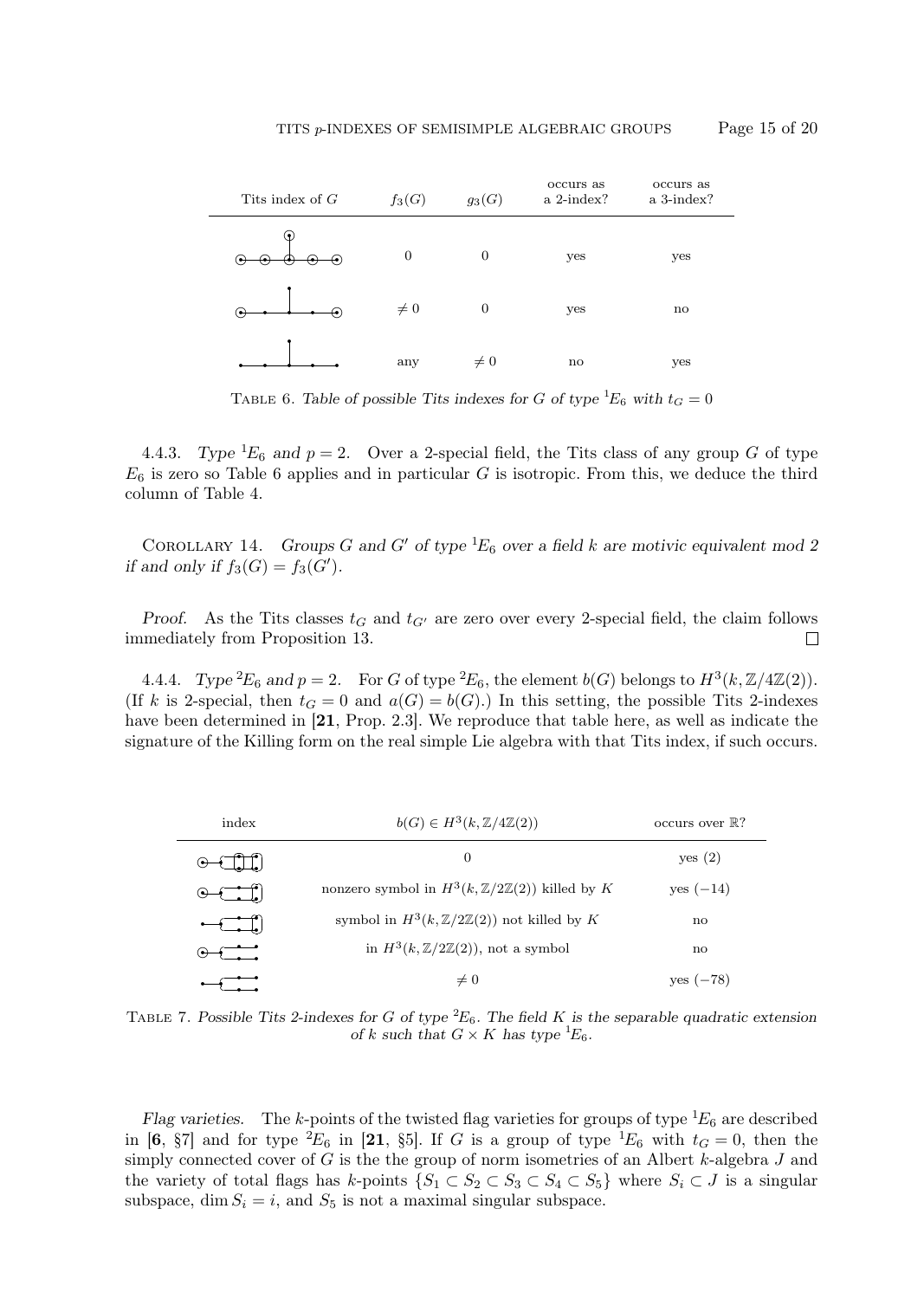# 4.5. Type  $E_7$  and  $p = 2, 3$ .

Let now G have type  $E_7$ . The class  $t_G$  has order 1 or 2 and can be represented by a unique central simple algebra of degree  $8 \, [48, 6.5.1]$ , which we denote by A. Table 8 lists the possible Tits indexes for G. As before, if a Tits index occurs over R, we list the signature of the Killing form in the 2-index column.

| index of $G$ | $\text{ind } A$ | occurs as<br>a 2-index? | occurs as<br>a 3-index? |
|--------------|-----------------|-------------------------|-------------------------|
| ີ            | $\,1\,$         | yes (7)                 | yes                     |
|              | $\,2$           | $yes (-5)$              | $\mathbf{no}$           |
| €            | $\,1\,$         | yes $(-25)$             | $\mathbf{no}$           |
|              | $\,2$           | yes                     | $\mathbf{no}$           |
|              | $\,2$           | yes                     | $\mathbf{no}$           |
| (•           | divides $4\,$   | yes                     | $\mathbf{no}$           |
| ∙            | $\,1$           | $\mathbf{no}$           | yes                     |
|              | $divides\ 8$    | $yes (-133)$            | $\mathbf{no}$           |

TABLE 8. Tits indexes of groups of type  $E_7$ 

4.5.1. The index of A The second column of Table 8 lists the possible values for the index of A, taken from  $[48, 6.5.5]$ . In that reference, Tits asked whether the groups in the sixth row of Table 8, those with semisimple anisotropic kernel of type  ${}^{1}D_6$ , could be explicitly described. We now do so under the assumption that char  $k \neq 2$  and using the language of [25]. By Tits's Witt-type Theorem, it is equivalent to describe the semisimple anisotropic kernel up to isogeny, meaning a group  $SO(A,\sigma)$  where A is a central simple k-algebra of degree 12 and exponent 2 — in particular  $A \cong M_3(D)$  for some D of degree  $4 - \sigma$  is an orthogonal involution with trivial discriminant, and the even Clifford algebra  $C(A, \sigma)$  is  $M_{32}(k) \times M_8(D)$ . All such  $(A, \sigma)$ are obtained by the construction in the paper [23], which takes as inputs a quadratic étale  $k$ algebra  $K$ , a central simple  $K$ -algebra  $B$  of degree 6 and exponent 2, and a unitary involution  $\tau$  on B. That is, every such  $(B, \tau)$  produces an  $(A, \sigma)$  and thereby a group of type  $E_7$  with semisimple anisotropic kernel of type  ${}^{1}D_6$  or with more circled vertices, and every such  $E_7$  is obtained in this way. To explicitly give an  $E_7$  with ind  $A = 4$ , it suffices to pick a  $(B, \tau)$  whose discriminant algebra has index 4, which is done for example in [25, p. 148, Exercise 13].

4.5.2. Type  $E_7$  and  $p = 2$ . We must justify the third column of Table 8. As in §4.4.3, a group of type  ${}^1E_6$  over a 2-special field is isotropic, so a group of type  $E_7$  over a 2-special field cannot have semisimple anisotropic kernel of type  ${}^{1}E_{6}$ .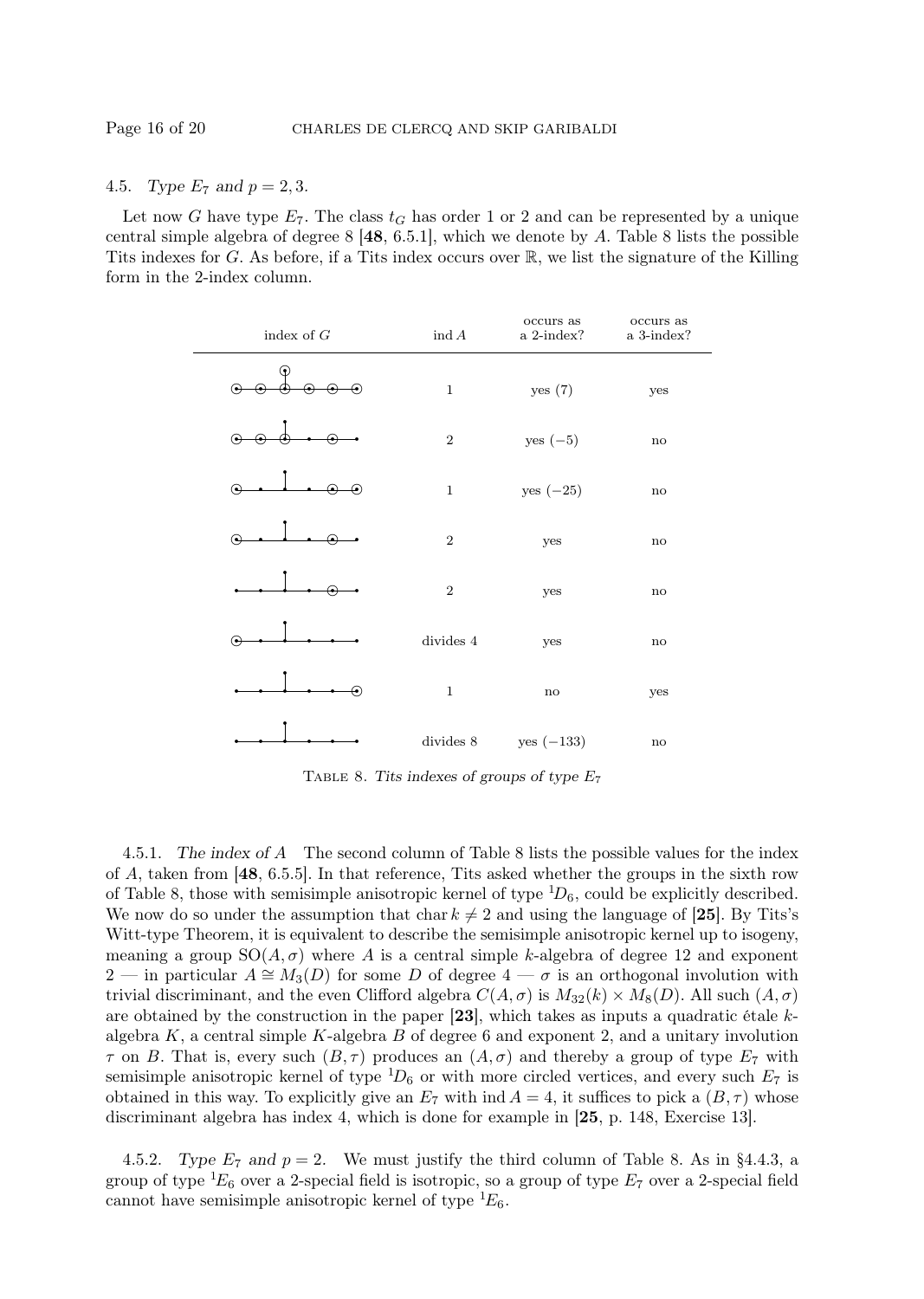$\Box$ 

For the three "yes" entries that do not occur over  $\mathbb{R}$ , we note that group of type  $E_7$  with these Tits indexes occur over some field  $k$  and odd-degree extensions of  $k$  cannot make the semisimple anisotropic kernel (of type  ${}^{1}D_4 \times {}^{1}A_1$ ,  ${}^{1}D_5 \times {}^{1}A_1$ , or  ${}^{1}D_6$ ) isotropic.

In the anisotropic case in the last row of the table, A may have index 1, 2, 4, or 8 over a 2-special field. A versal form of  $E_7$  over some field F has Tits algebra of index 8 by [31, p. 164], [28], or [18, Lemma 14.3]. Going up to a 2-special extension of  $F$ , it is clear that there do exist groups of type  $E_7$  over a 2-special field that have Tits algebra of index 8 and so are anisotropic. The compact real form of  $E_7$  has Tits algebra the quaternions (of index 2). An example of an anisotropic group G of type  $E_7$  with  $t_G = 0$  over a 2-special field is given in [15, Example A.2].

4.5.3. Type  $E_7$  and  $p = 3$ . We now justify Table 9, which implies the claims in the fourth column of Table 8. Let G be a group of type  $E_7$  over a 3-special field k, so  $t_G = 0$ .

We claim that G is isotropic. Suppose first the char  $k \neq 2, 3$ . Put  $E_6$  and  $E_7$  for the split simply connected groups of those types. The natural inclusion  $E_6 \subset E_7$  gives a surjection in cohomology  $H^1(k, E_6 \rtimes \mu_4) \to H^1(k, E_7)$ , see [15, 12.13]. As  $H^1(k, \mu_4) = 0$ , the class  $\xi_G$  from Lemma 1 lies in the image of  $H^1(k, E_6)$  and it follows that the Tits index of  $(E_7)_{\xi_G}$ , i.e., of the simply connected cover of  $G$ , is as in the bottom row of Table 9 or has more distinguished vertices. Note that as in Table 6,  $(E_6)_{\xi_G}$  is split iff  $g_3((E_6)_{\xi_G}) = 0$  iff  $b(G) = 0$ , and anisotropic iff  $g_3((E_6)_{\xi_G}) \neq 0$  iff  $b(G) \neq 0$ . This completes the justification of Table 9 if char  $k \neq 2, 3$ . If k has characteristic 2 or 3, then arguing as in  $[22, 89]$  reduces the claim to the case of characteristic zero.



TABLE 9. Possible Tits 3-indexes for a group  $G$  of type  $E_7$ 

PROPOSITION 15. Simple algebraic groups G and G' of type  $E_7$  over a field k are motivic equivalent mod 3 iff  $b(G) = \pm b(G') \in H^3(k, \mathbb{Z}/3\mathbb{Z}(2)).$ 

Proof. Combine Table 9 and the arguments used for Corollary 10.

Flag varieties. The flag varieties for groups of type  $E_7$  are described in [13, §4] and [14].

4.6. Type  $E_8$  and  $p = 2, 3$ .

For type  $E_8$ , by Table 1 we should consider  $p = 2, 3, 5$ . The case  $p = 5$  was handled in Proposition 9. We list the possible Tits indexes from [47] in the first column of Table 10.

4.6.1. Type  $E_8$  and  $p = 2$ . As anisotropic strongly inner groups of types  $D_4$ ,  $D_6$ ,  $D_7$ , and  $E_7$  exist over 2-special fields by the previous sections, and a compact  $E_8$  exists over R, the "yes" entries in the second column of Table 10 are clear. For the one "no", we refer to Table 4.

4.6.2. Type  $E_8$  and  $p = 3$ . In view of results for groups of smaller rank, it suffices to justify the existence of an anisotropic  $E_8$  over a 3-special field. For this, we refer to Table 11, which is justified in [22, §10].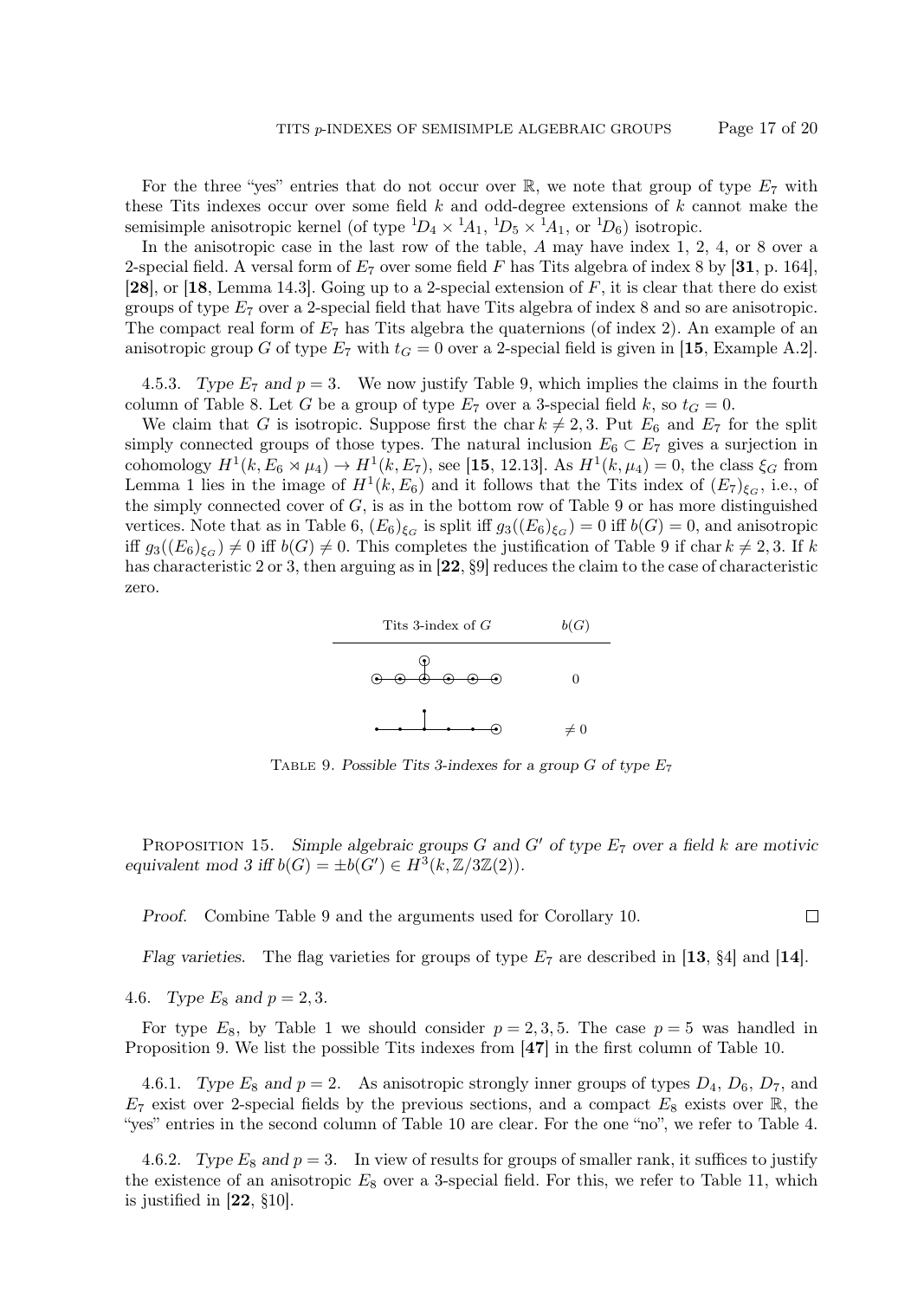

TABLE 11. Possible values for the mod-3 J-invariant of G of type  $E_8$ , assuming char  $k = 0$  and k 3-special

Flag varieties. Currently there is no concrete description of the flag varieties of  $E_8$  available in the form analogous to the others presented here. However, groups of type  $E_8$  can be viewed as the automorphism group of various algebraic structures as explained in [19] (such as a 3875 dimensional algebra, for fields of characteristic  $\neq$  2), so the methods of [6] can in principle be used to give a concrete description of the flag varieties in terms of such structures.

#### References

- 1. M. Aschbacher, The 27-dimensional module for  $E_6$ . I, Invent. Math. 89 (1987), 159–195.
- 2. A. Borel, Linear algebraic groups, second ed., Graduate Texts in Mathematics, vol. 126, Springer-Verlag, New York, 1991.
- 3. A. Borel and T.A. Springer, Rationality properties of linear algebraic groups. II, Tôhoku Math. J. (2) 20  $(1968), 443-497, (= Borel, Oe., vol. 2, #76).$
- 4. A. Borel and J. Tits, Compléments à l'article: Groupes réductifs, Publ. Math. IHES 41 (1972), 253–276.
- 5. N. Bourbaki, Lie groups and Lie algebras: Chapters 4–6, Springer-Verlag, Berlin, 2002.
- 6. M. Carr and S. Garibaldi, Geometries, the principle of duality, and algebraic groups, Expo. Math. 24 (2006), 195–234.
- 7. V. Chernousov, A remark on the (mod 5)-invariant of Serre for groups of type  $E_8$ , Math. Notes 56 (1995), no. 1-2, 730–733, [Russian original: Mat. Zametki 56 (1994), no. 1, pp. 116-121].
- 8. C. De Clercq, Equivalence motivique des groupes semisimples, preprint, 2015.
- 9. R.S. Elman, N. Karpenko, and A. Merkurjev, The algebraic and geometric theory of quadratic forms, Colloquium Publications, vol. 56, Amer. Math. Soc., 2008.
- 10. A.J. Engler and A. Prestel, Valued fields, Springer, 2005.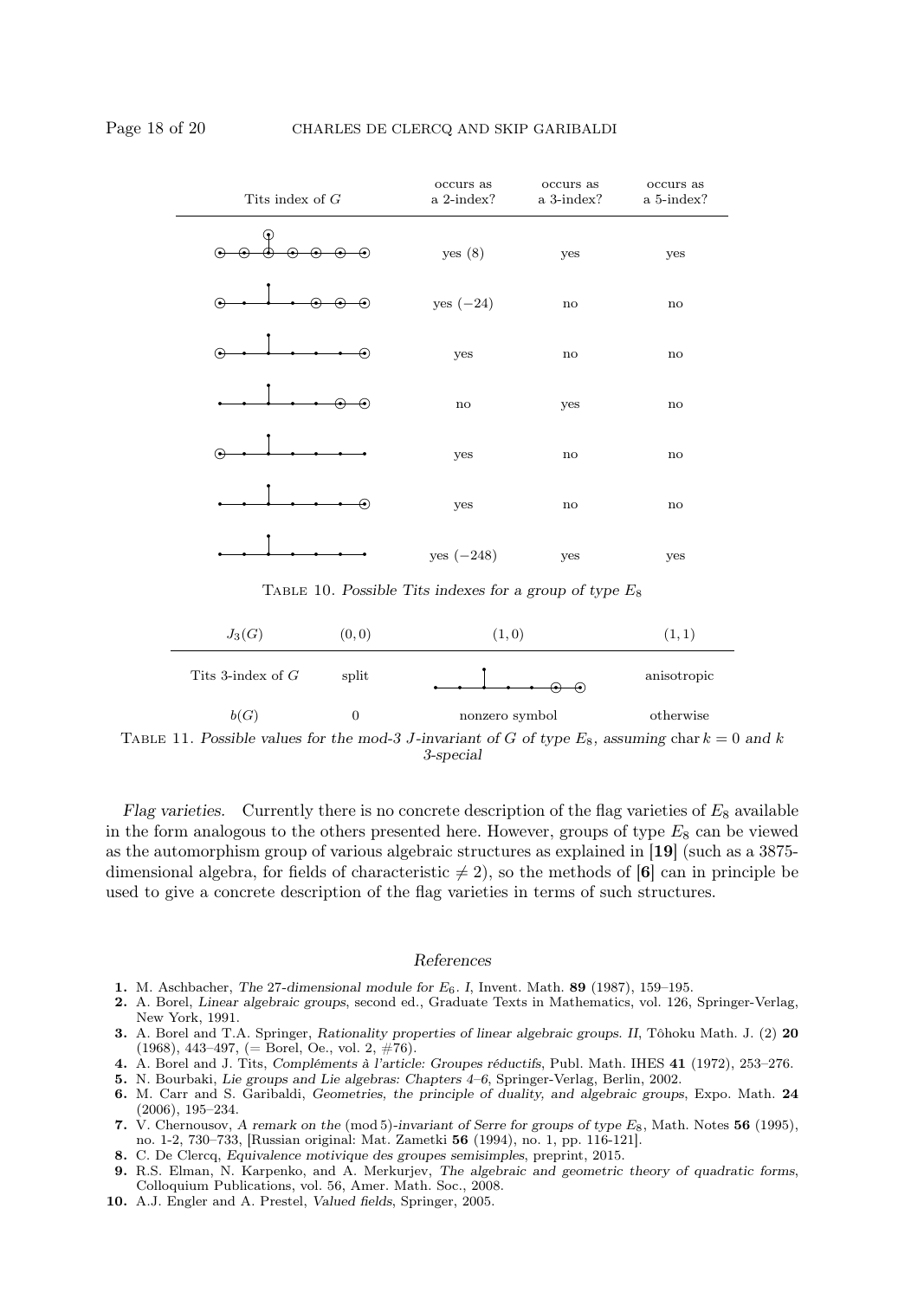- 11. H. Freudenthal, Beziehungen der E7 und E8 zur Oktavenebene. VIII, IX, Nederl. Akad. Wetensch. Proc. Ser. A 62 (1959), 447–474.
- 12. S. Garibaldi, Twisted flag varieties of trialitarian groups, Comm. Alg. 27 (1999), no. 2, 841–856.
- 13. Groups of type  $E_7$  over arbitrary fields, Comm. Algebra 29 (2001), no. 6, 2689–2710.
- 14.  $\ldots$ , Structurable algebras and groups of type  $E_6$  and  $E_7$ , J. Algebra 236 (2001), no. 2, 651–691.<br>15.  $\ldots$ , Cohomological invariants: exceptional groups and spin groups, Memoirs Amer. Math. Soc.
- <sub>1</sub>, Cohomological invariants: exceptional groups and spin groups, Memoirs Amer. Math. Soc., no. 937, Amer. Math. Soc., Providence, RI, 2009, with an appendix by Detlev W. Hoffmann.
- 16.  $\ldots$ , The Rost invariant has trivial kernel for quasi-split trialitarian groups, arxiv:1004.0663, April 2010.
- 17.  $\ldots$ , Outer automorphisms of algebraic groups and determining groups by their maximal tori, Michigan Math. J. 61 (2012), no. 2, 227–237.
- 18. S. Garibaldi and P. Gille, Algebraic groups with few subgroups, J. London Math. Soc. (2) 80 (2009), 405–430.
- 19. S. Garibaldi and R.M. Guralnick, Simple groups stabilizing polynomials, Forum of Mathematics: Pi 3 (2015), e3 (41 pages).
- 20. S. Garibaldi, A. Merkurjev, and J-P. Serre, Cohomological invariants in Galois cohomology, University Lecture Series, vol. 28, Amer. Math. Soc., 2003.
- 21. S. Garibaldi and H.P. Petersson, Groups of outer type  $E_6$  with trivial Tits algebras, Transf. Groups 12 (2007), no. 3, 443–474.
- 22. S. Garibaldi, V. Petrov, and N. Semenov, Shells of twisted flag varieties and the Rost invariant, Duke Math. J. 165 (2016), no. 2, 285–339.
- 23. S. Garibaldi and A. Quéguiner-Mathieu, *Pfister's theorem for orthogonal involutions of degree* 12, Proc. Amer. Math. Soc. 137 (2009), 1215–1222.
- 24. P. Gille, Invariants cohomologiques de Rost en caractéristique positive, K-Theory 21 (2000), 57–100.
- 25. M.-A. Knus, A.S. Merkurjev, M. Rost, and J.-P. Tignol, The book of involutions, Colloquium Publications, vol. 44, Amer. Math. Soc., 1998.
- 26. A. Malagon, Killing forms of isotropic Lie algebras, J. Pure Appl. Algebra 216 (2012), no. 10, 2213–2224. 27. W.G. McKay, J. Patera, and D.W. Rand, Tables of representations of simple Lie algebras. volume I: exceptional simple Lie algebras, Centre de Recherches Mathématiques, Montreal, 1990.
- 28. A.S. Merkurjev, Maximal indexes of Tits algebras, Doc. Math. J. DMV 1 (1996), 229–243.
- 29.  $\_\_\_\_\$ , Degree three cohomological invariants of semisimple groups, J. Eur. Math. Soc. (JEMS) 18 (2016), no. 2, 657–680.
- 30. A.S. Merkurjev, I. Panin, and A.R. Wadsworth, Index reduction formulas for twisted flag varieties, I, K-Theory 10 (1996), 517–596.
- 31.  $\ldots$ , Index reduction formulas for twisted flag varieties, II, K-Theory 14 (1998), no. 2, 101–196.
- 32. A.S. Merkurjev and J.-P. Tignol, The multipliers of similitudes and the Brauer group of homogeneous varieties, J. reine angew. Math. 461 (1995), 13–47.
- 33. D. Orlov, A. Vishik, and V. Voevodsky, An exact sequence for  $K_*^M/2$  with applications to quadratic forms, Annals Math. (2) 165 (2007), no. 1, 1–13.
- 34. H.P. Petersson, Structure theorems for Jordan algebras of degree three over fields of arbitrary characteristic, Comm. Alg. 32 (2004), 1019–1049.
- 35. Albert algebras, available at http://www.fields.utoronto.ca/programs/scientific/11-12/exceptional/Alb.-alg.-Ottawa-2012-Vii-new.pdf, May 2012.
- 36. H.P. Petersson and M.L. Racine, Reduced models of Albert algebras, Math. Z. 223 (1996), no. 3, 367–385.
- 37. V. Petrov, N. Semenov, and K. Zainoulline, J-invariant of linear algebraic groups, Ann. Ec. Norm. Sup. (4) 41 (2008), 1023–1053.
- 38. V. Petrov and A. Stavrova, The Tits indices over semilocal rings, Transform. Groups 16 (2011), no. 1, 193–217.
- 39. G. Prasad and A.S. Rapinchuk, On the fields generated by the lengths of closed geodesics in locally symmetric spaces, Geom. Dedicata 172 (2014), 79–120.
- 40. M.L. Racine, Point spaces in exceptional quadratic Jordan algebras, J. Algebra 46 (1977), 22–36.
- 41. M. Rost, On the classification of Albert algebras, September 2002, unpublished note available at http://www.math.uni-bielefeld.de/~rost/papers.html.
- 42. O.F.G. Schilling, The theory of valuations, Math. Surveys, vol. 4, American Mathematical Society, 1950.
- 43. J-P. Serre, Cohomologie galoisienne: progrès et problèmes, Astérisque (1995), no. 227, 229–257, Séminaire Bourbaki, vol. 1993/94, Exp. 783, (= Oe. 166).
- 44. T.A. Springer, Sur les formes quadratiques d'indice zéro, C.R. Acad. Sci. Paris 234 (1952), 1517–1519.
- 45. Linear algebraic groups, second ed., Birkhäuser, 1998.
- 46. T.A. Springer and F.D. Veldkamp, Octonions, Jordan algebras and exceptional groups, Springer-Verlag, Berlin, 2000.
- 47. J. Tits, Classification of algebraic semisimple groups, Algebraic Groups and Discontinuous Subgroups, Proc. Symp. Pure Math., vol. IX, AMS, 1966, pp. 33–62.
- 48. , Représentations linéaires irréductibles d'un groupe réductif sur un corps quelconque, J. Reine Angew. Math. 247 (1971), 196–220.
- 49. , Sur les degrés des extensions de corps déployant les groupes algébriques simples, C. R. Acad. Sci. Paris Sér. I Math. 315 (1992), no. 11, 1131–1138.
- 50. A. Weil, Algebras with involution and the classical groups, J. Indian Math. Soc. 24 (1960), 589–623.